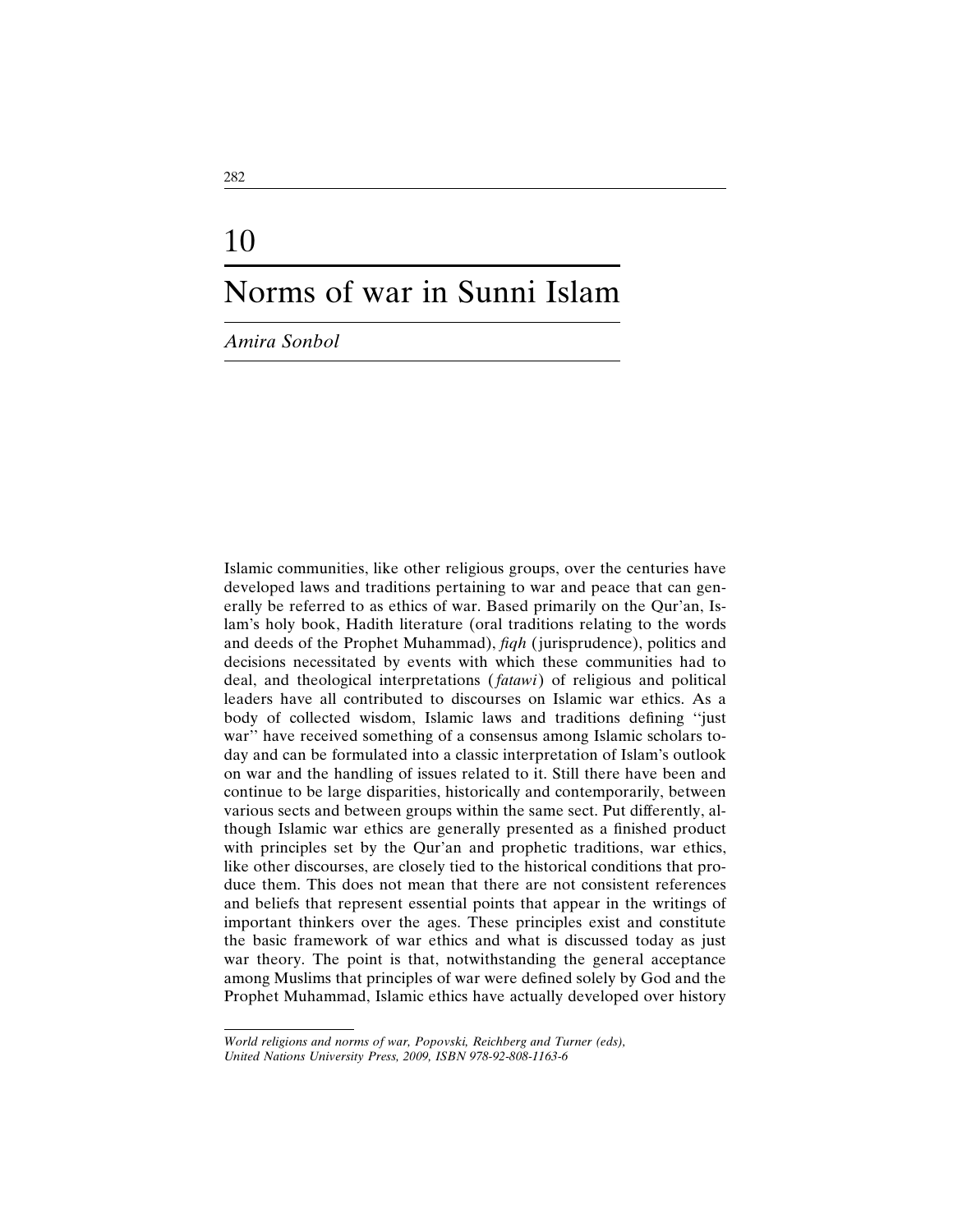and continue to be in process, and are developing today in various directions. But it is in this belief in the unchanging and absolutist framework of just war theory that various groups, including the most radical, find fertile ground to cultivate their movements.

This chapter considers the history and contemporary nature of the ethics of war in Islam, examining how they bear on war between Islamic and non-Islamic peoples. Hence the complex problems of civil war, or war among Muslims, are beyond the scope of the chapter, because to do justice to these questions would require a separate comprehensive study. The chapter not only takes into account historical sources, but also examines the views held by Muslims today on the question of war between Muslims and non-Muslims, with a necessary focus on non-Muslims in the West.

Deconstructing the discursive history of the ethics of just war in Islam is one way of explaining baffling contradictions between what Islam is purported to say and how various political groups act. Simply put, the problem can be located in the belief that there is a classic theory of war ethics that has been understood and accepted throughout Islamic history. One can make the general comment that, like other world religions, ethical discourses have developed with human history. There are basic principles and these principles are quite widespread among major religious groups, beginning with the protection of life and respect for human dignity. This joins Islam with Christianity, Judaism and Hinduism. Protecting human life, the body and soul that God has gifted us with, is a first lesson taught to a Muslim as he/she learns to walk. Considering life as a valuable gift from God and protecting the body from harm is a command in the Qur'an and in its dietary regimen, sexual ethics and communal relations. A close second is protecting the helpless; here the Qur'an and Hadith are expansive in their commands to feed orphans and take care of wayfarers, protecting them in every possible way, including going to war – as will be discussed later in this chapter. Protecting the wealth of orphans and the helpless is central to the Qur'anic text and this protection extends to pre-modern Sharia courts, where judges (qadis) take the child's welfare into consideration in any marital disputes, handing over the guardianship of children to mothers when it is to their benefit, notwithstanding what the different schools of Islamic law have to say about guardianship. Protection of the weak and helpless seems to have been the guiding principle rather than  $figh$  interpretations.<sup>1</sup> But it is not only the young who are to be protected; old people too are among those who need protection, particularly during war.

Included among those to be protected in war would be old people, children, the helpless and the handicapped, none of whom are subject to war. Among this group would be the dhimmis (non-Muslims), who paid the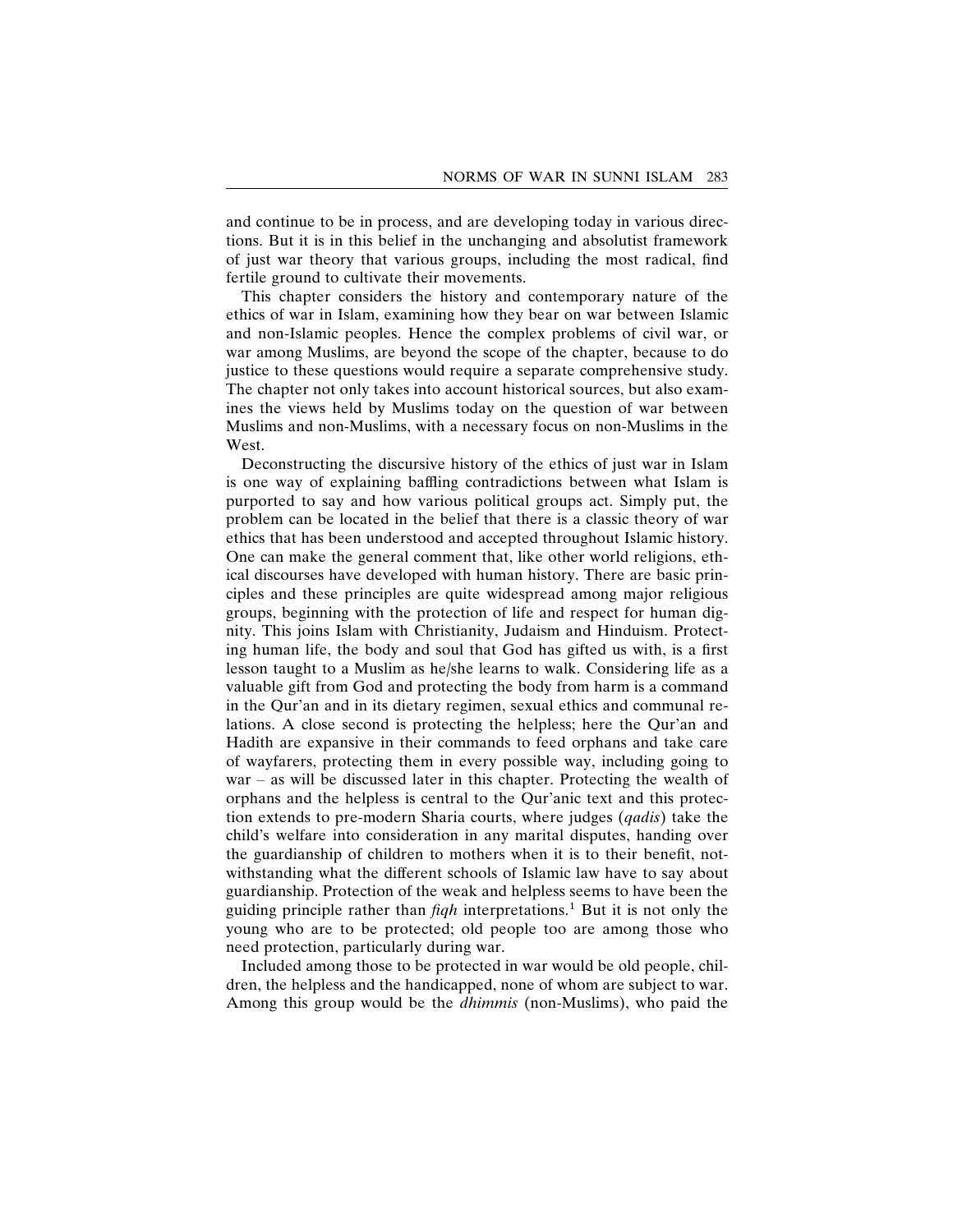$jizyah$  (a poll tax levied on non-Muslims) in place of participating in war. They were considered protected people and came into the group to be protected by the Muslim community. Perhaps it should also be pointed out that the wounded among enemy warriors also fit within the category of helpless, and extending medical care to the wounded among the enemy, even if they participated in battle, becomes an essential part of Islamic war ethics and fits with the ultimate purpose of protecting life. Similarly, Islam advocates humane treatment of prisoners who are unarmed and therefore rendered helpless. In the same vein, the poisoning of water-wells is completely forbidden, as are the poisoning of food supplies and the destruction of homes as methods of waging war. Such actions jeopardize life and are therefore forbidden. Also forbidden are outright massacres and punitive punishment meted out to the kin and tribes of enemies, although punitive war to take back what has been usurped is not only acceptable in Islam but actually a duty. However, war cannot be outright war but must be limited, as precise as possible, and directed at an enemy who wages war against a community, which has the responsibility to retaliate.

#### Waging war

The following discussion about ''waging war'' makes a clear distinction between the word *jihad* and the word *gital –* or *gatilu* as it usually appears in the Qur'an – and how the words are differently used in the Qur'an. ''Jihad'' has the meaning of ''strive'', which opens the door to generalizations and has therefore been the focus of historical interpretations, particularly when Qur'anic support is sought. "Qatilu" is straightforward in its meaning, which is ''fight'' or ''go to war'', and it is the actual word used in the Qur'an whenever the call to arms is made. The usual explanation for jihad is that it is a defensive mechanism, but actually it is explicitly proactive, which makes it a better reference for those looking for legitimacy to go to war for various reasons, as long as the word ''jihad'' is narrowed down to mean ''go to war for the sake of God". In fact, all the Our'anic *ayas* (sentences) that use the word "jihad" use it with the meaning of to ''strive'' in the way of God and in a context and language that do not include actions pertaining to war or to killing, except if such action is warranted as part of ''striving'' in the way of God or in support of the Prophet Muhammad or the Muslim community. Good examples include:

Those who believed and those who suffered exile and fought [*jahadu*] (and strove and struggled) in the path of God, they have the hope of the Mercy of God. And God is Oft-forgiving, Most Merciful. (Al-Bagara 2:218)<sup>2</sup>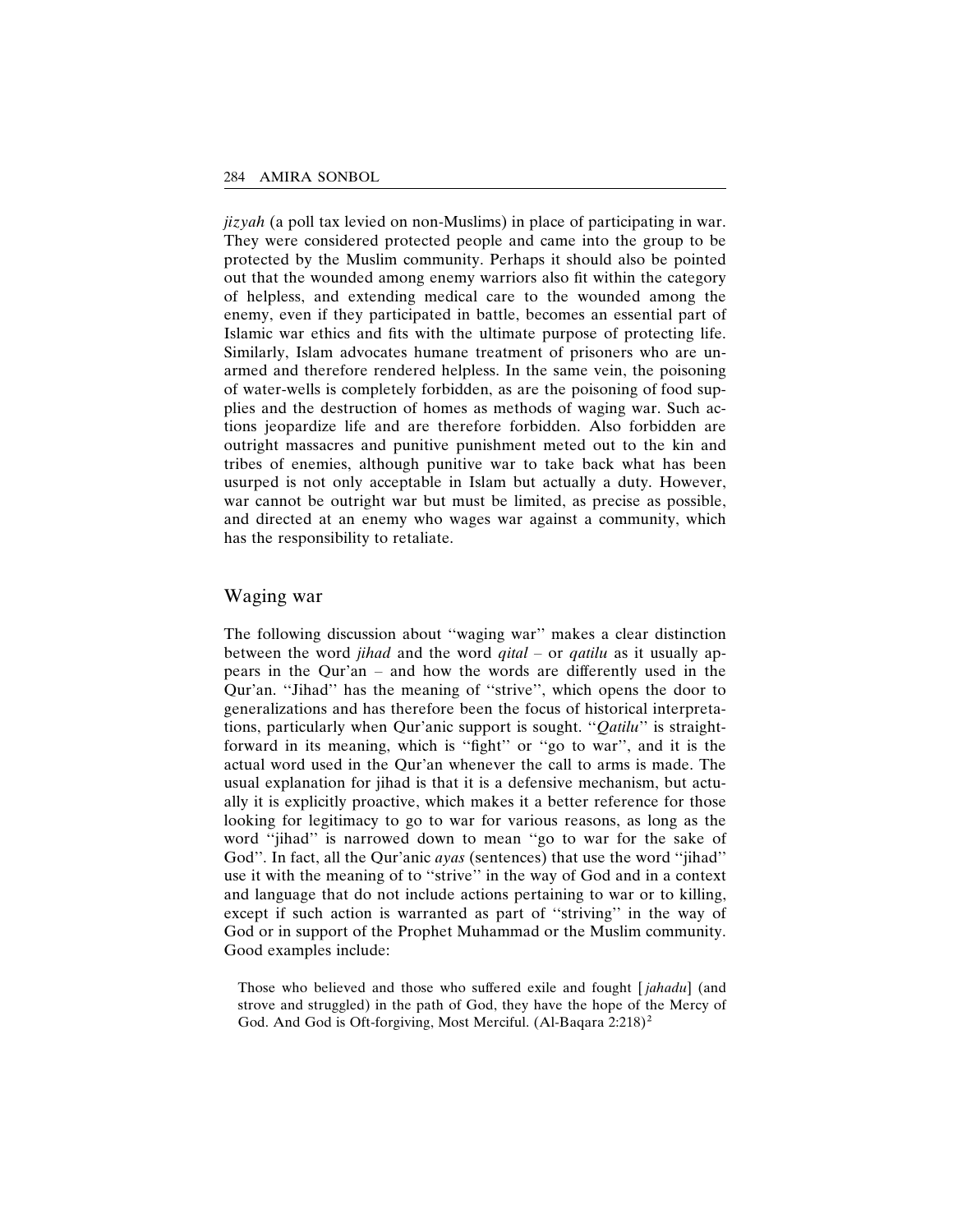Here the reference is to those who went on *hijra* (migration) from Mecca to Medina to escape persecution by the non-believers. They built a new Muslim community in Medina, making sacrifices in the process and fighting against those who would stop them.

Did ye think that ye would enter Heaven without Allah testing those of you who fought hard (in His cause) and remained steadfast? (Al-Imran 3:142)

Here the Qur'an makes clear that Muslims are expected to strive for the sake of God and that will be the way to heaven. This type of general statement, because it does not give explicit or specific meaning to what is being referred to except that it is ''His cause'', opens the door to all sorts of speculation regarding what striving for ''His cause'' means. It could be internal striving to be a better Muslim, striving to create a strong believing community, or fighting for whatever His cause is determined to be – and that becomes open to place and time and the particular ideology.

Not equal are those believers who sit (at home) and receive no hurt, and those who strive and fight in the cause of God with their goods and their persons. God hath granted a grade higher to those who strive and fight with their goods and persons than to those who sit (at home). Unto all (in Faith) Hath God promised good: But those who strive and fight Hath He distinguished above those who sit (at home) by a special reward. (Al-Nisa' 4:95)

Here the connection between those whom God favours and those who strive using their wealth and themselves (*jihad al-nafs wal-mal*) is made clearer in the Qur'an's comparison between those who stay put and do not become engaged in the way of God and those who are active in pursuing the way of God by giving of themselves and their wealth. Jihad, or striving, using one's wealth and person is mentioned many times in the Qur'an and the meaning is clear that Muslims have to work for the good and security of their community in every way possible and particularly in applying their own labour and in spending their money. Applying one's labour, i.e. striving with one's person, includes joining in the fight with the Prophet against Islam's enemies. This inclusivity is seen in the following lines:

Those who believed, and adopted exile, and fought [*jahidu*] for the Faith, with their property and their persons, in the cause of Allah, as well as those who gave (them) asylum and aid, – these are (all) friends and protectors one of another. As to those who believed but came not into exile, ye owe no duty of protection to them until they come into exile; but if they seek your aid in religion, it is your duty to help them, except against a people with whom ye have a treaty of mutual alliance. And (remember) Allah seeth all that ye do. (Al-Anfal 8:72)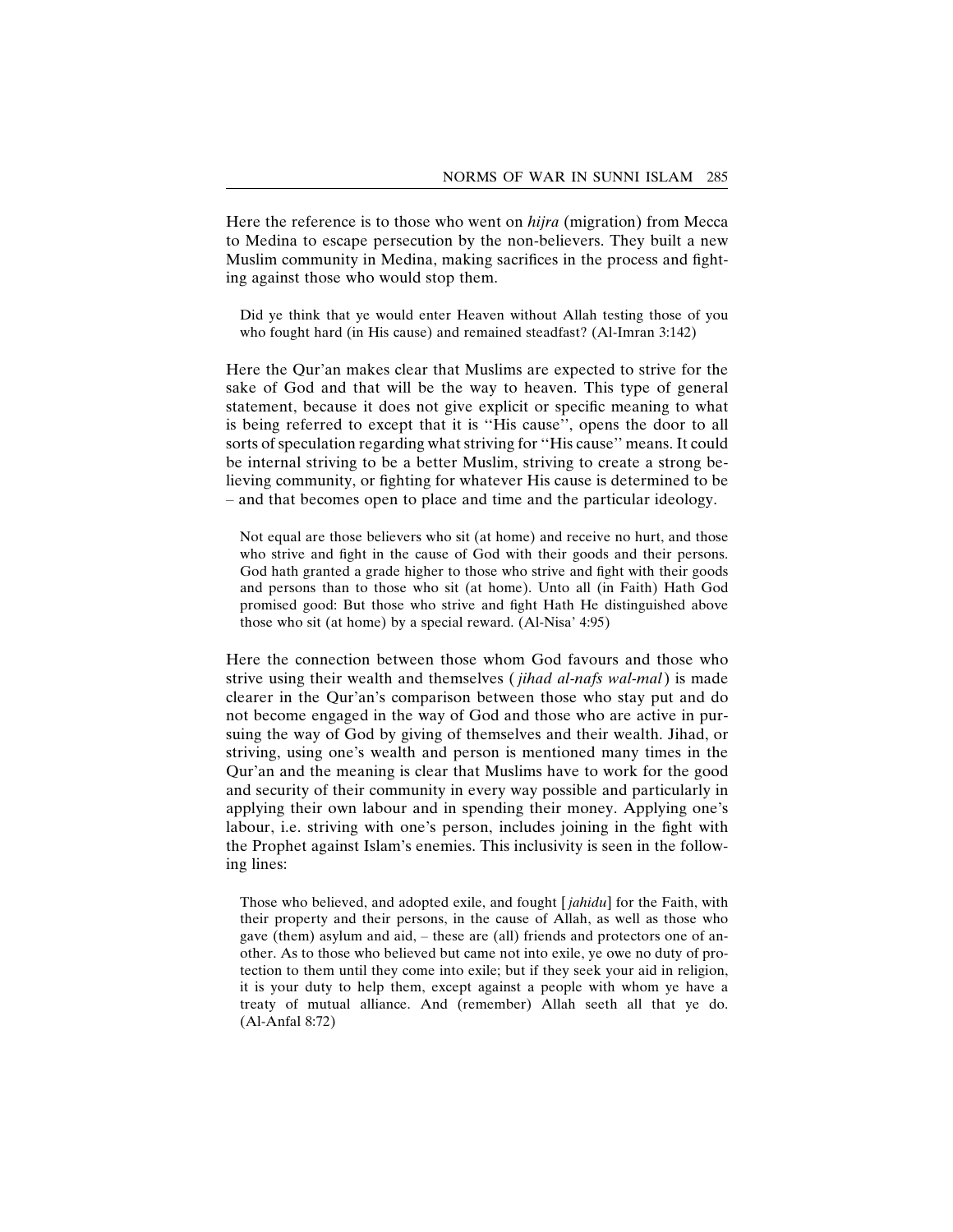Here the lines are more explicit, speaking of the mutual protection that is due to those who migrate and put themselves in jeopardy in the cause of God. Here the Qur'an calls upon Muslims to help them, for they succour one another, and asks that help should be extended to them against any enemy except those who have entered into an alliance with the Muslim community. The meaning of ''jihad'' as fighting is clear here, although it still remains within the parameters of working for the good of the community and its security. The same meaning is conveyed, if with a different nuance, in 8:74, which points to asylum and assistance as forms of jihad, which gives a rounded meaning to the issue of protection and working towards the establishment of a community at a time when it was beleaguered, i.e. following the hijra of Muslims from Mecca to Medina in 622 to escape persecution.

Those who believe, and adopt exile, and fight [*jahidu*] for the Faith, in the cause of Allah as well as those who give (them) asylum and aid, – these are (all) in very truth the Believers: for them is the forgiveness of sins and a provision most generous. (Al-Anfal 8:74)

The meaning changes perceptibly in other ayas, where the emphasis shifts away from physical defence or armed action.

And if any strive (with might and main), they do so for their own souls: for Allah is free of all needs from all creation. (Al-'Ankabut 29:6)

We have enjoined on man kindness to parents; but if they (either of them) strive (to force) thee to join with Me (in worship) anything of which thou hast no knowledge, obey them not. Ye have (all) to return to me, and I will tell you (the truth) of all that ye did. (Al-'Ankabut 29:8)

And those who strive in Our (cause), – We will certainly guide them to Our Paths; For verily Allah is with those who do right. (Al-'Ankabut 29:69)

But if they strive to make thee join in worship with Me things of which thou hast no knowledge, obey them not; yet bear them company in this life with justice (and consideration), and follow the way of those who turn to me (in love): in the end the return of you all is to Me, and I will tell you the truth (and meaning) of all that ye did. (Luqman 31:15)

And We shall try you until We test those among you who strive their utmost and persevere in patience; and We shall try your reported (mettle). (Muhammad 47:31)

O ye who believe! Take not my enemies and yours as friends (or protectors), – offering them (your) love, even though they have rejected the Truth that has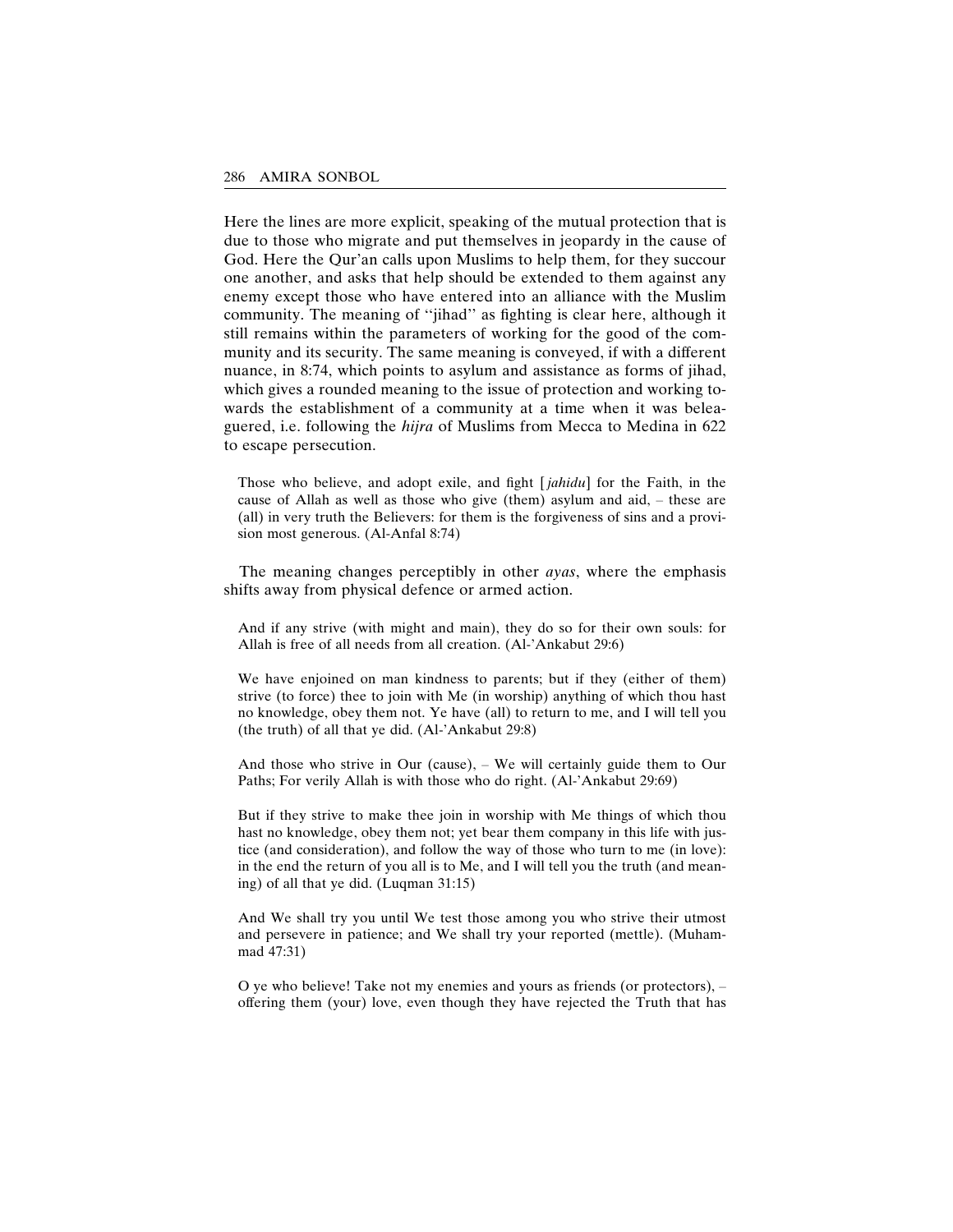come to you, and have (on the contrary) driven out the Prophet and yourselves (from your homes), (simply) because ye believe in Allah your Lord! If ye have come out to strive in My Way and to seek My Good Pleasure, (take them not as friends), holding secret converse of love (and friendship) with them: for I know full well all that ye conceal and all that ye reveal. And any of you that does this has strayed from the Straight Path. (Mumtahinah 60:1)

These lines of the Qur'an speak of personal trials and the struggle to stay loyal to the faith in the face of temptations and pressures by friends and relatives who woo Muslims away from God's faith. They call upon Muslims to recognize Muslims as their friends and not to befriend those who are enemies of Islam, not to be hypocritical in dealing with enemies of Islam and always to follow the right path and the good of the community. In other words, Muslims should strive to work for the good of the community because that is the road to salvation by which the soul redeems itself. Ultimately it is the soul that follows the way of God that is saved through God's will. There is little about armed action here, even though the lines include various meanings of jihad as striving to do God's will, responding to the tests that God has placed in the way of Muslims, staying within the community and not befriending its enemies, and fighting for one's soul or salvation.

As for the term ''qatilu'', when it appears in the Qur'an it is always used in the context of some action dealing with war, fighting or killing. The language and context are quite explicit, involving taking up arms in the defence of the community.

Although this chapter deals with waging war in the Sunni tradition, there is a realization that, notwithstanding doctrinal and theological differences built primarily on the separate histories of the Sunni and Shia communities, there is today a strong rapprochement between them that can be dated back to the Iranian Revolution and the subsequent increased presence of the United States in the affairs of Arab countries and the aggression of first Israel and then the United States against Arab lands. The meeting of minds regarding the struggle for freedom among Muslims today and against whom this struggle is to be waged is eliminating the doctrinal differences between Shias and Sunnis, even while using sectarian differences to achieve political ends is becoming a greater threat to the stability of the Middle East region. I shall first discuss the classic Sunni approach to war ethics and then show how the ethics of war are closely connected with the historical process and the historical context during which new formulations of war and the handling of war were made. Since the issue is an important one in the current war against terrorism, the discussion will include war ethics formulated by major players in this drama today.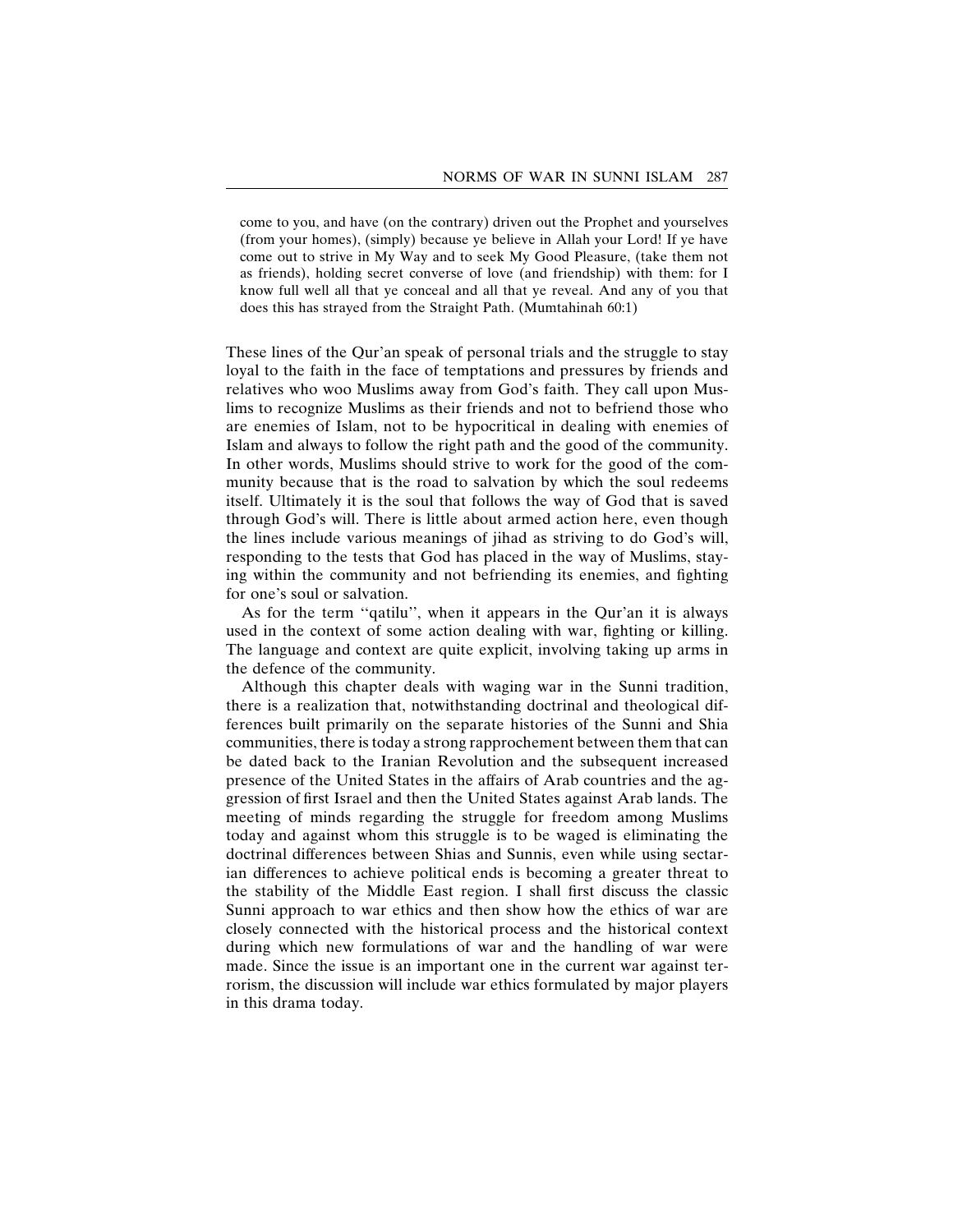#### Why wage war?

In the Islamic tradition, war is waged only for a just reason. There are no early debates that one can categorize as ''just war theory'' because the presumption is that a war is waged only with justification and the justification is built on the experience of people regarding what is right or wrong (halal or haram). Basically war is waged against oppressors by those whom they oppress or those who are allied to them:

Permission (to fight) is given to those upon whom war [ yuqatiluna] is made because they are oppressed, and most surely Allah is well able to assist them. (Our'an  $22:39$ )<sup>3</sup>

Fighting those ''who fight against you'' has to be seen as the basic reason for Muslims to go to war and it is tied to the treatment of Muslims at the hands of the kuffar (non-believers) in Mecca during the early years of Islam when Muslims were persecuted for having accepted Islam as their religion and Muhammad as their Prophet. The order to ''fight against those who fight against you'' is not only seen as giving legitimacy to the waging of war in self-defence; it is actually a duty to undertake such a war. The Qur'an asks those who do not take up arms why they do not do so and calls on their chivalry and courage to fight back.

And be not weak hearted in pursuit of the enemy; if you suffer pain, then surely they (too) suffer pain as you suffer pain, and you hope from Allah what they do not hope; and Allah is Knowing, Wise. (Qur'an 4:104)

Although the context for the verse may have been contemporary to the early Muslim community's experience, the Qur'anic lines do not differentiate between external and internal aggression, and thereby the door to just war is opened to fight against not only external enemies but also internal enemies who act wrongfully, making it the right of the oppressed to fight back.

Framing the meaning of aggression that makes it a requirement to wage war, the Qur'an is explicit about the necessity to go to war particularly against those who cause the expulsion of Muslims or other helpless people from their homes. This call has been central to the waging of war in Islamic history – from the need for Muslims to flee their homes in Mecca owing to the oppression by the Quraysh (the ruling tribe of Mecca at the time of the birth of the Prophet Muhammad), to the presentday expulsion and homelessness of Palestinians, whatever their religious affiliation.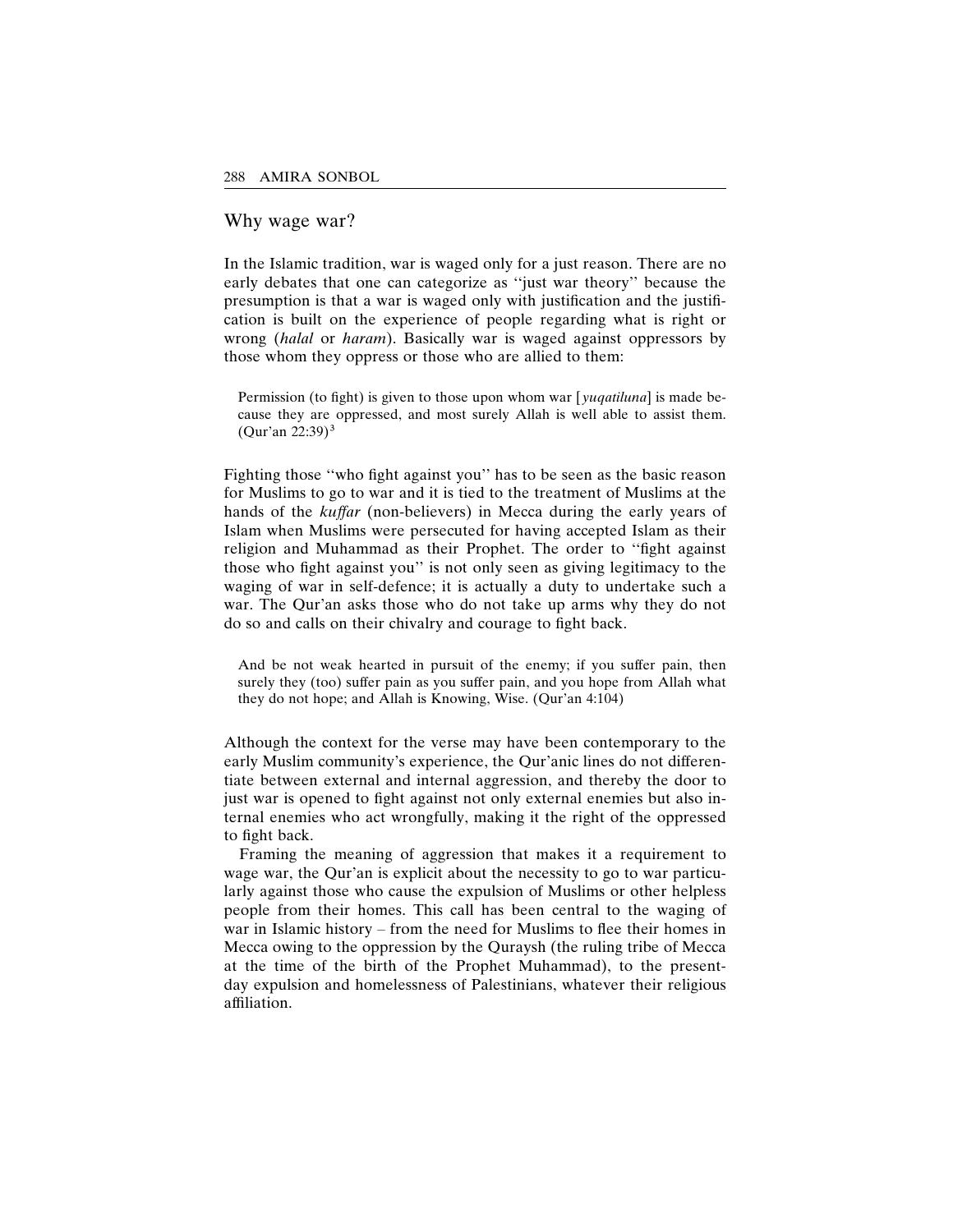Those who have been expelled from their homes without a just cause except that they say: Our Lord is Allah. And had there not been Allah's repelling some people by others, certainly there would have been pulled down cloisters and churches and synagogues and mosques in which Allah's name is much remembered; and surely Allah will help him who helps His cause; most surely Allah is Strong, Mighty. (Qur'an 22:40)

Two important principles are laid out in 22:40: one concerns ''expulsion from their homes''; the second, ''protecting places of worship'' without which religion and worship of God would not survive. That expulsion from one's home is considered to be the greatest of harms is central to Islam's view of the right to fight back. This verse also makes it a duty to wage war to stop the destruction of places of worship, a great abomination in Islam that would mean God's name would not be ''remembered''.

But it is not only for home and faith that war is waged. Essential to Islam is support for the weak, the orphaned and the homeless. The Qur'an is full of exhortations to feed the poor and the homeless, to look after the orphan and his property, and to take care of the weak, the infirm and the old. The same support is extended to those who are helpless in the face of aggression. It is a duty of Muslims to fight for those who are unable to defend themselves.

And what reason have you that you should not fight [la tuqatiluna] in the way of Allah and of the weak among the men and the women and the children, (of) those who say: Our Lord! (Qur'an 4:75)

Fighting for the weak and the helpless is defined by the Qur'an from within the parameters of "fighting for the sake of God". This can be read in various ways and opens the door to waging offensive war for the purpose of protecting the oppressed among not only Muslims but all people of the book (Muslims, Christians and Jews).

Those who believe fight [*yuqatiluna*] in the way of Allah, and those who disbelieve fight in the way of the Shaitan. Fight therefore against the friends of the Shaitan; surely the strategy of the Shaitan is weak. (Qur'an 4:76)

In other words, according to the Qur'an, war is waged for self-defence, defence of one's faith, in support of those oppressed and who lose their homes, and to ward off evil, symbolized here by the Shaitan, an image often used to describe enemies of Islam.

The Qur'an also details what is forbidden in waging war:

And fight [waqatiloohum] in the way of Allah with those who fight with you, and do not exceed the limits, surely Allah does not love those who exceed the limits.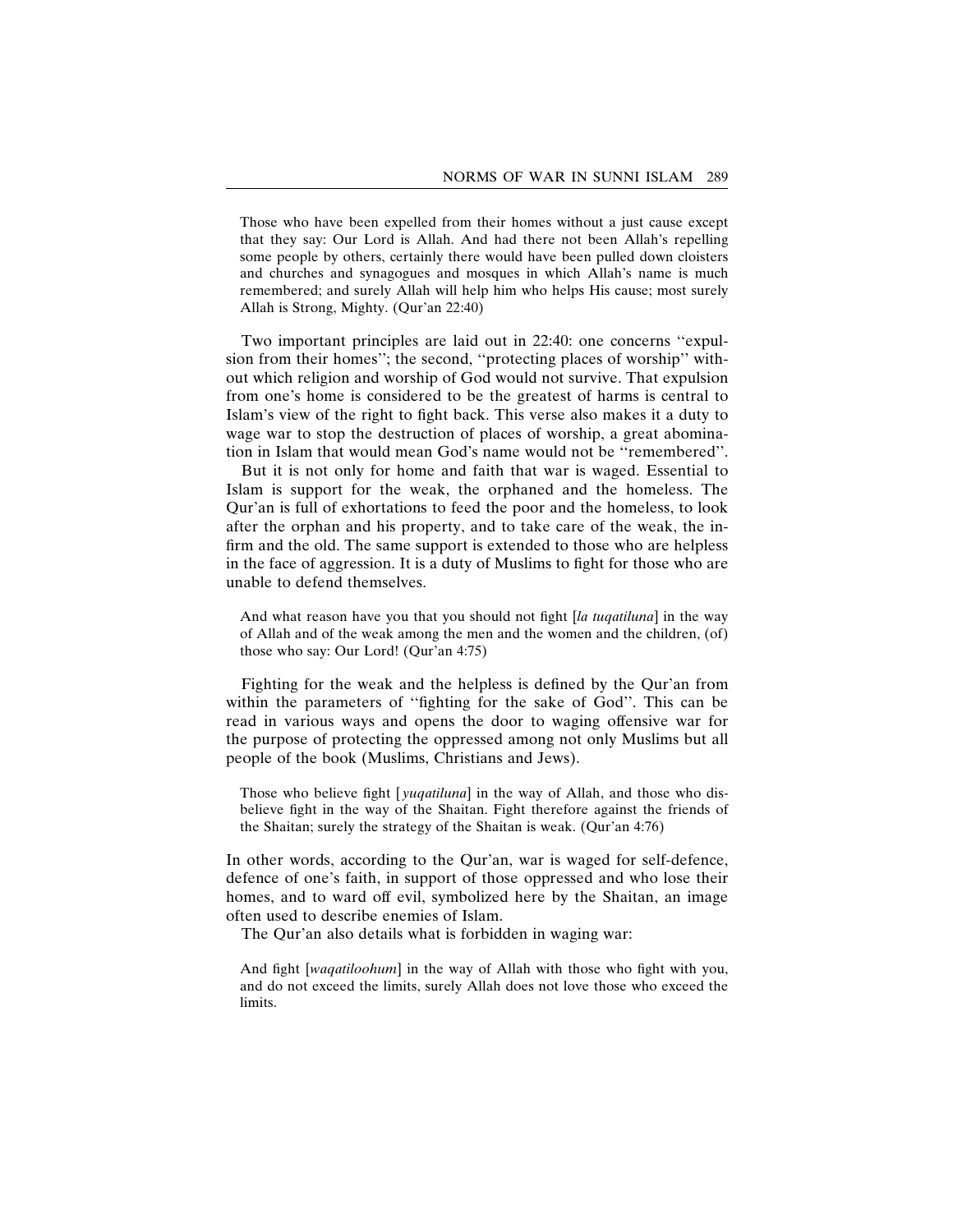And kill them wherever you find them, and drive them out from whence they drove you out, and persecution [al-Fitnah] is severer than slaughter; and do not fight with them at the Sacred Mosque [al-Masjid al-Haram, in Mecca], until they fight with you in it, but if they do fight you, then slay them; such is the recompense of the unbelievers.

But if they desist [fighting], then surely Allah is Forgiving, Merciful. (Qur'an 2:190–192)

By ''do not exceed the limits'' is meant to wage what we can call limited war. Waging outright and comprehensive war appears to have no basis in Qur'anic text; on the contrary, conflicts were seen as having clear boundaries, waged to ward off aggression and undertaken in a humane way, sparing those who do not themselves participate in the war (Qur'an 60:8). The limits are further set in the demand to ''drive them out from whence they drove you out" (2:191). Fighting back and regaining homes from which one has been expelled represent just reasons for going to war and for killing enemies ''wherever you find them''. There are, however, places where war is forbidden, but not when ''they fight with you''. Being attacked, expelled from the home or in danger justifies fighting back whatever the place or time. Fighting ends once the enemy stops attacking; those are clearly set limits.

The words used in the various *ayas* quoted above in reference to fighting or going to war derive from the word qatilu, or battling. I have included the exact word used in square brackets so as to differentiate it from the usage of the word ''jihad'' when it appears. As 47:4 illustrates, the use of the word qatilu or its derivatives is always used within a clear context, when actual war or another form of battling/fighting is actually taking place.

So when you meet in battle those who disbelieve, then smite the necks until when you have overcome them, then make (them) prisoners, and afterwards either set them free as a favor or let them ransom (themselves) until the war terminates. That (shall be so); and if Allah had pleased He would certainly have exacted what is due from them, but that He may try some of you by means of others; and (as for) those who are slain [qutilu] in the way of Allah, He will by no means allow their deeds to perish. (Qur'an 47:4)

The *aya* outlines the steps to be taken in battle. Believers are to fight hard until they are victorious, after which they should no longer kill the enemy but are ordered to take them as prisoners to be set free later or to be ransomed. Fighting only as long as you need to is urged, from which it is understood that war should be limited and restricted to achieving victory with minimum loss of life, and that continuing to slaughter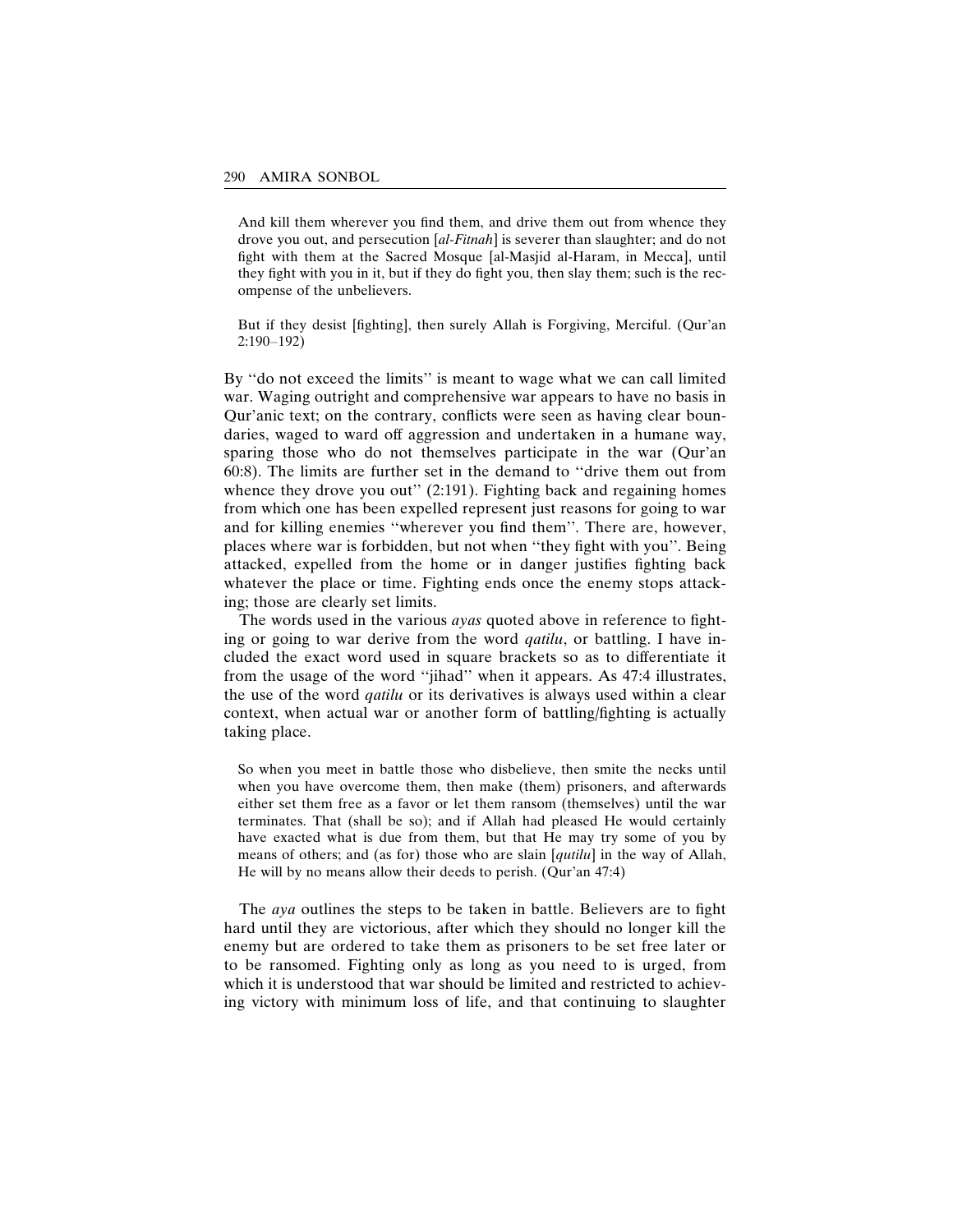after victory becomes an offence to God. From this can be understood Islam's approach to war as being wageable only when it becomes imperative for reasons focused on aggression and harm to self and to the helpless. War for revenge or for acquisitive reasons finds no place in this discourse.

As for peace, the Qur'an makes it clear that peace is preferable to waging war:

Except those who reach a people between whom and you there is an alliance, or who come to you, their hearts shrinking from fighting you [yuqatilukum] or fighting [ yuqatiluna] their own people; and if Allah had pleased, He would have given them power over you, so that they should have certainly fought you [ falaqatalukum]; therefore if they withdraw from you and do not fight you and offer you peace, then Allah has not given you a way [to war] against them. (Qur'an 4:90)

The exhortation to work for peace when it is possible is very clearly stated here: ''then Allah has not given you a way [to war] against them''. It is repeated in 2:193: ''And fight with them until there is no persecution, and religion should be only for Allah, but if they desist, then there should be no hostility except against the oppressors.'' Fighting oppressors and against only those who wage war first is made very clear, as is waging peace in preference to war.

And if they incline to peace, then incline to it and trust in Allah; surely He is the Hearing, the Knowing. (Qur'an 8:61)

As to those who give support to enemies, the Qur'an is clear. Those who support your enemy become your enemy and you are to fight against them:

Allah does not forbid you respecting those who have not made war against you on account of (your) religion, and have not driven you forth from your homes, that you show them kindness and deal with them justly; surely Allah loves the doers of justice. (Qur'an 60:8)

This *aya* is followed immediately by another making the parallel statement:

Allah only forbids you respecting those who made war upon you on account of (your) religion, and drove you forth from your homes and backed up (others) in your expulsion, that you make friends with them, and whoever makes friends with them, these are the unjust. (Qur'an 60:9)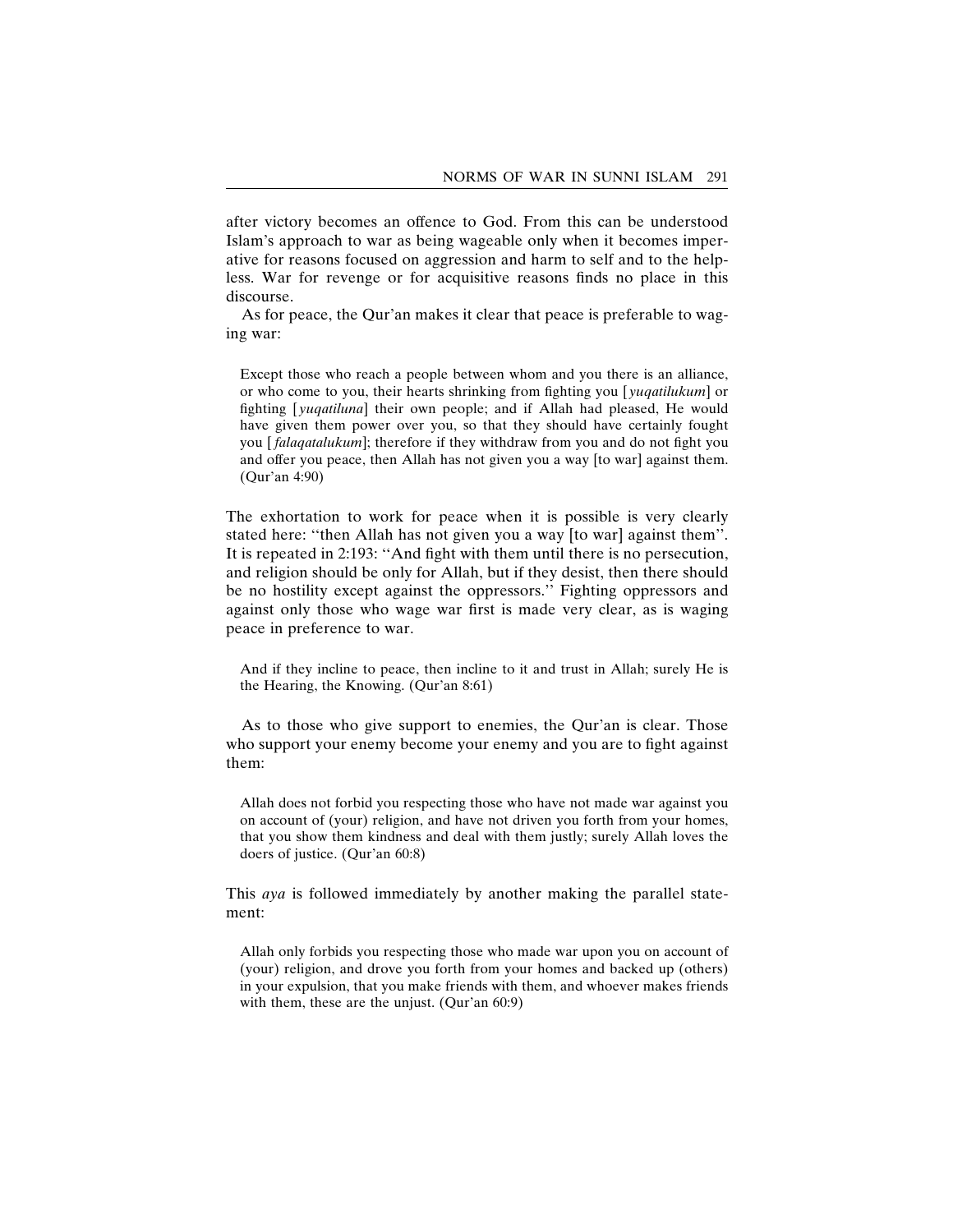According to these two ayas, it would be forbidden to wage offensive war against those who had not acted as aggressors first, because there had to have been reasons to go to war against them and that would be the case if they had waged war or helped those who waged war against the believers or assisted others in dispossessing them of their homes. As 60:9 clarifies, God actually forbids Muslims from associating with those who have waged war against Muslims and driven Muslims from their homes or helped others in any of these activities. The *aya* also calls upon Muslims to stand against those who assist their enemy in fighting them. These lines are extremely important to Muslims' attitude towards those who disrespect Islam and to Muslims' response to those who attack Islam physically or vocally. There is almost a duty not only to end any alliance with Islam's enemies who fight against Muslim communities but also to stand against those who, by showing little respect for Muslims, become allies of Islam's enemies.

The significance of these lines to the contemporary situation cannot be lost, especially in regard to the Palestinians, their treatment by Israel and the unconditional support that the United States grants Israel. Members of extremist and terrorist groups need do very little to garner support among the Muslim masses in their fight against Israel and the United States. The same can be said in regard to the 2006 invasion by Israeli troops of southern Lebanon and the massive destruction meted out to its inhabitants – destruction of their homes and forced migration to the north. No matter how temporary this dispossession, it reminded Muslims of what happened to Palestinians in 1948 and their massive forced migration. Although Israel is the recognized enemy, there is some understanding regarding their position, which is clearly stated as acquiring land they claim from biblical times for the Jewish people. Understanding does not mean accepting, however, and particularly not accepting the total destruction of the Palestinian people or their daily suffering and destruction of life and home, exactly as described by the Qur'an as causes for waging war. The position of the United States becomes even more serious since, in the eyes of many Muslims, it has no reason to be so partial, particularly in light of the fact that the side it supports is overwhelmingly strong. Read literally and applied directly to the contemporary historical setting (by bin Laden and others like him), the exhortations of 60:9 appear to express a duty to fight the United States, a country now placed within the parameters of the Shaitan (4:76), an image popularized by Ayatollah Khomeini. This also explains the extreme reactions to Salman Rushdie, the Danish cartoon incident and Pope Benedict's Regensburg remarks about Islam, however academic and misunderstood they may have been.4

Caliph Abu Bakr, who followed immediately after the Prophet Muhammad in leading the young Muslim *umma* (community), summarized Islamic war ethics with the following words: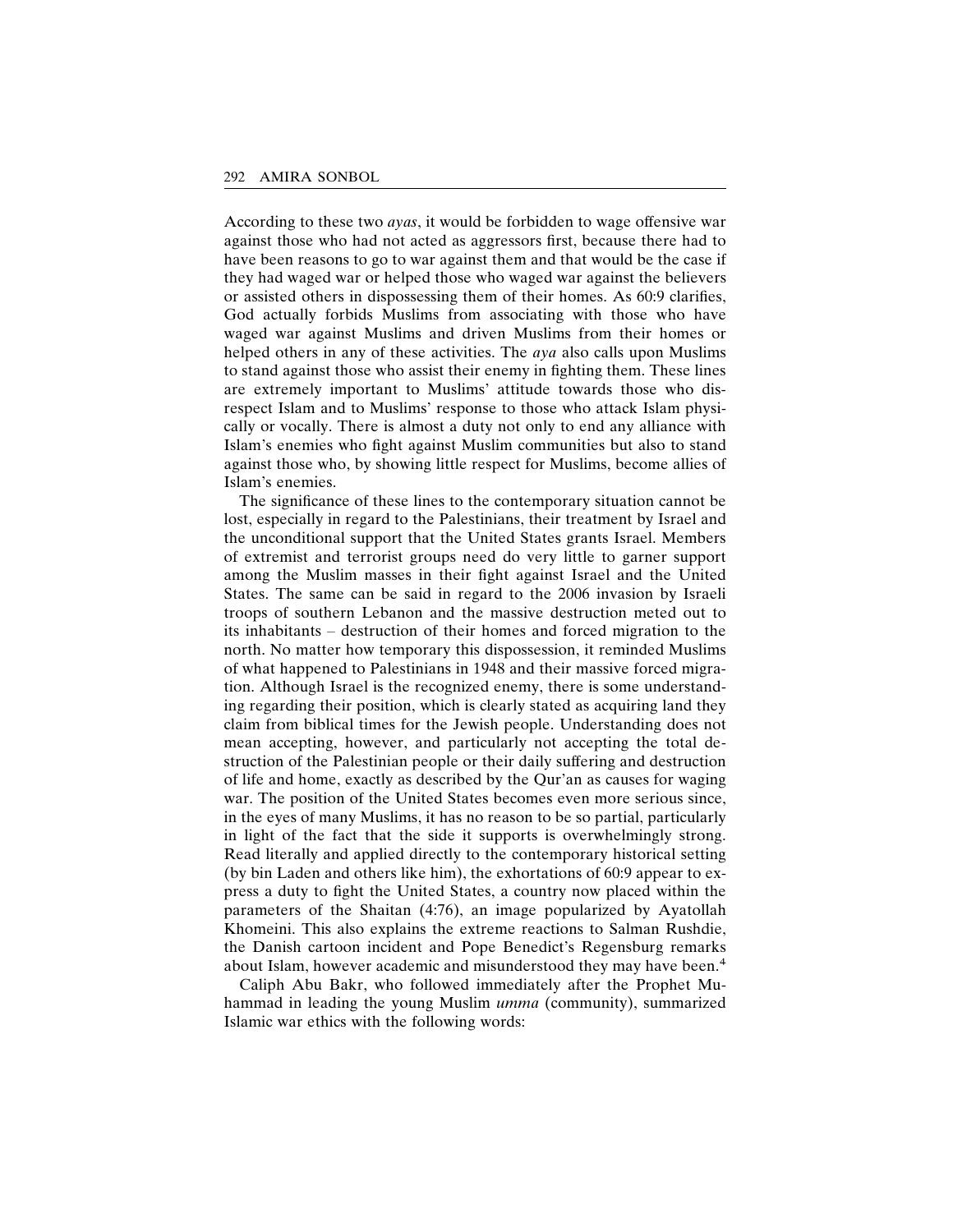Do not commit treachery or deviate from the right path. You must not mutilate dead bodies. Neither kill a child, nor a woman, nor an aged man. Bring no harm to the trees, nor burn them with fire, especially those which are fruitful. Slay not any of the enemy's flock, save for your food. You are likely to pass by people who have devoted their lives to monastic services; leave them alone.<sup>5</sup>

The often-mentioned ideal of Muslim ethics in waging war is the example set by Salah al-Din al-Ayyubi, Sultan of Egypt and Syria, after he captured Jerusalem from the Crusaders in 1187. Even though the Crusaders were hardly the exemplary chivalrous knights depicted by the troubadour poets of medieval Europe (having committed atrocities against the inhabitants of the Holy Lands with no differentiation between Muslim, Christian or Jew), Salah al-Din prohibited any actions of vengeance against them, and those who wished to leave the city were allowed to leave, the rich among them being ransomed.

## Discourses on war and ethics

The Qur'an's classic formulation of the reasons for waging war and how to wage war became the subject of interpretation as the Islamic umma expanded out of Arabia into the surrounding territories, bringing various cultures and peoples within its fold. As situations became more complex, there came a need to try to understand and interpret what had been set up during the time of the Prophet Muhammad through Qur'anic interpretation and following the Sunna (traditions) of the Prophet. This was not easy and, as might be expected, interpretations that may have followed a textual analysis fraught with pitfalls led to applications of war ethics far removed from the basic spirit of compassion, protection and conciliation that characterizes the lines of the Qur'an dealing with war. Problems arose almost immediately during the Ridda wars (wars of apostasy) of 632–664, fought in Arabia against tribes that had given their allegiance to the young Muslim umma at the time of the Prophet Muhammad but had reneged after his death. The Ridda wars made it clear that Jahiliya (the period before the rise of Islam) was still alive in Arabia as tribes and clans fought one another.

Perhaps one significant example may be used here to illustrate the type of situation that faced the new umma and led to interpretations of the Qur'an and the Prophet's Sunna by those who followed him as leaders of the Muslim umma. This example involves Khalid ibn al-Walid, the ''sword of Islam'', the man who led the Muslim armies in the Ridda wars and the conquest of Syria. During the Prophet's life, Khalid led a ghazwa (raid) against the Banu Jadhimah, who he persuaded to disarm and embrace Islam rather than face battle against him; then Khalid killed some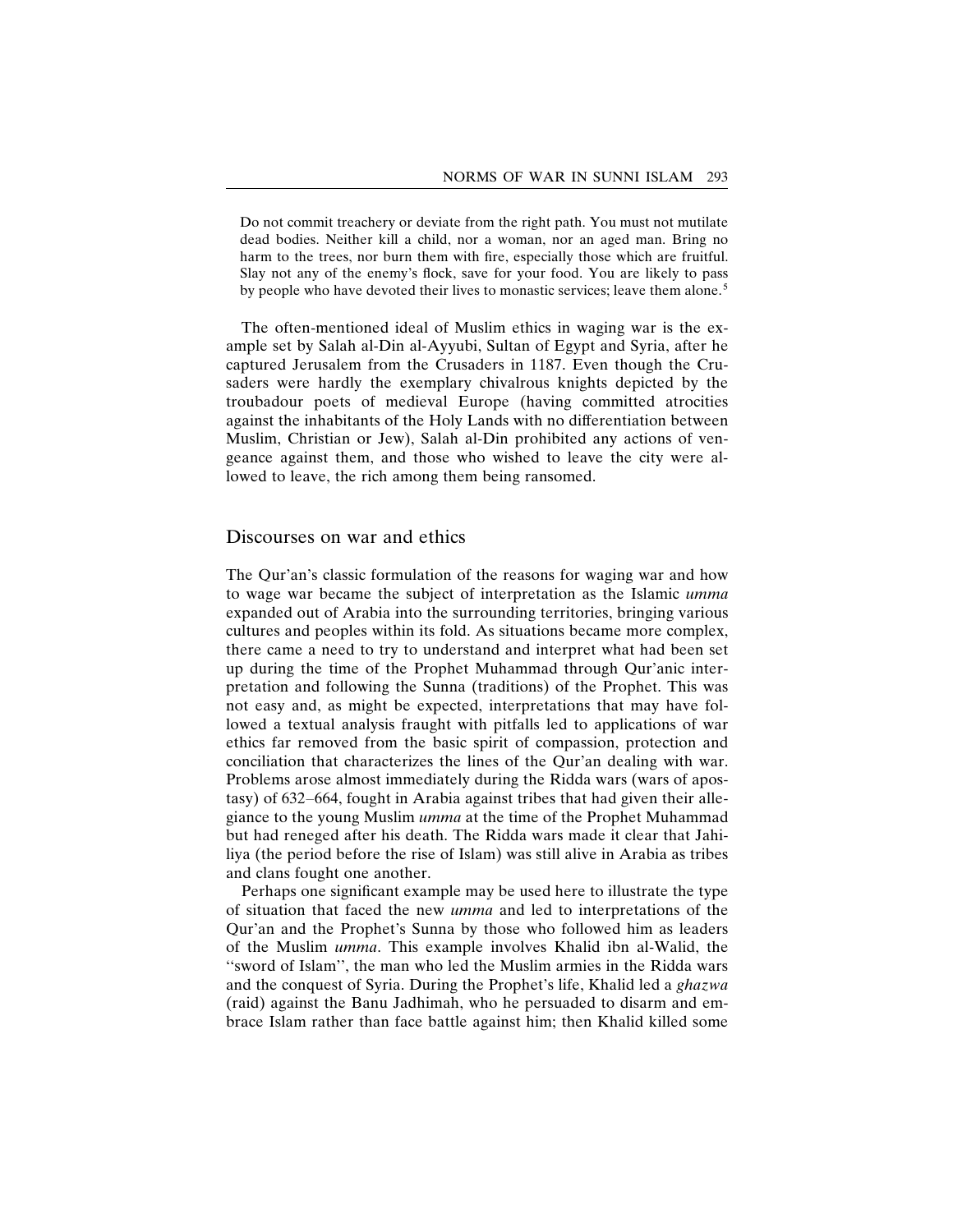of them. This was Jahili practice by which an enemy could become an ally or mawla. The Prophet had urged there should be no compulsion in Islam and here was a situation where compulsion could be said to have been used to create Medina's political hegemony over Arabia, if not necessarily religious hegemony. The Prophet's response on hearing what had taken place was to disown Khalid's actions, thereby setting the basis for the treatment of prisoners that forbade harming them. The Prophet died soon after and Khalid committed the same act, this time against Malik ibn Nuwayrah and his followers, who had committed ridda (breaking with Islam) by breaking with Medina and becoming its enemy after Muhammad's death. Khalid fought Malik and then imprisoned him after he and his companions surrendered their weapons. The day after this surrender took place, Malik and his companions were found dead and, on hearing about this, the Caliph Abu Bakr sent for Khalid to answer charges against him. Khalid justified what had taken place on the basis that he had given orders to his men to ''warm them'', meaning to keep the prisoners warm during the night, but that, owing to the different dialects spoken by Arabs, his men understood the words to mean ''kill them''. Here the essential condition that prisoners of war were to be treated with dignity was reconfirmed, even though Khalid's excuse was acceptable to Abu Bakr. Later, when 'Umar bin al-Khattab became Caliph he removed Khalid from leadership of the Muslim armies even though the conquest of Syria and Iraq was under way, a sign that 'Umar saw Khalid in a very different light than did Abu Bakr.

Discourses regarding waging war and confirming Islamic war ethics were further elaborated as the Islamic umma expanded outside of Arabia, bringing different cultures and peoples under its hegemony and becoming the leading world power of the medieval period. It was natural that the reasons for waging war and the actual conduct of war would change with the changing context in which Islam found itself. This continued to happen after the Islamic world succumbed to outside invasion and imperialism at the dawn of modernism, and continues today in a global world in which the clash between East and West is becoming a global phenomenon.

Very early on, Hadith literature expanded on the meaning of war and about the reasons to wage just war. It is here that we begin to see reference to the word ''jihad'' as meaning waging war, so that, even though the Qur'an uses ''jihad'' with a different meaning, less than 200 years later the term "jihad" became synonymous with waging war. This move is significant because the Qur'an urges jihad as almost a sixth pillar for Muslims and it is used as a duty in a proactive way, requiring a good believer to act in the indicated way. This is not the same as the actual word used in the Our'an for waging battle, i.e. *qatilu*, which is used within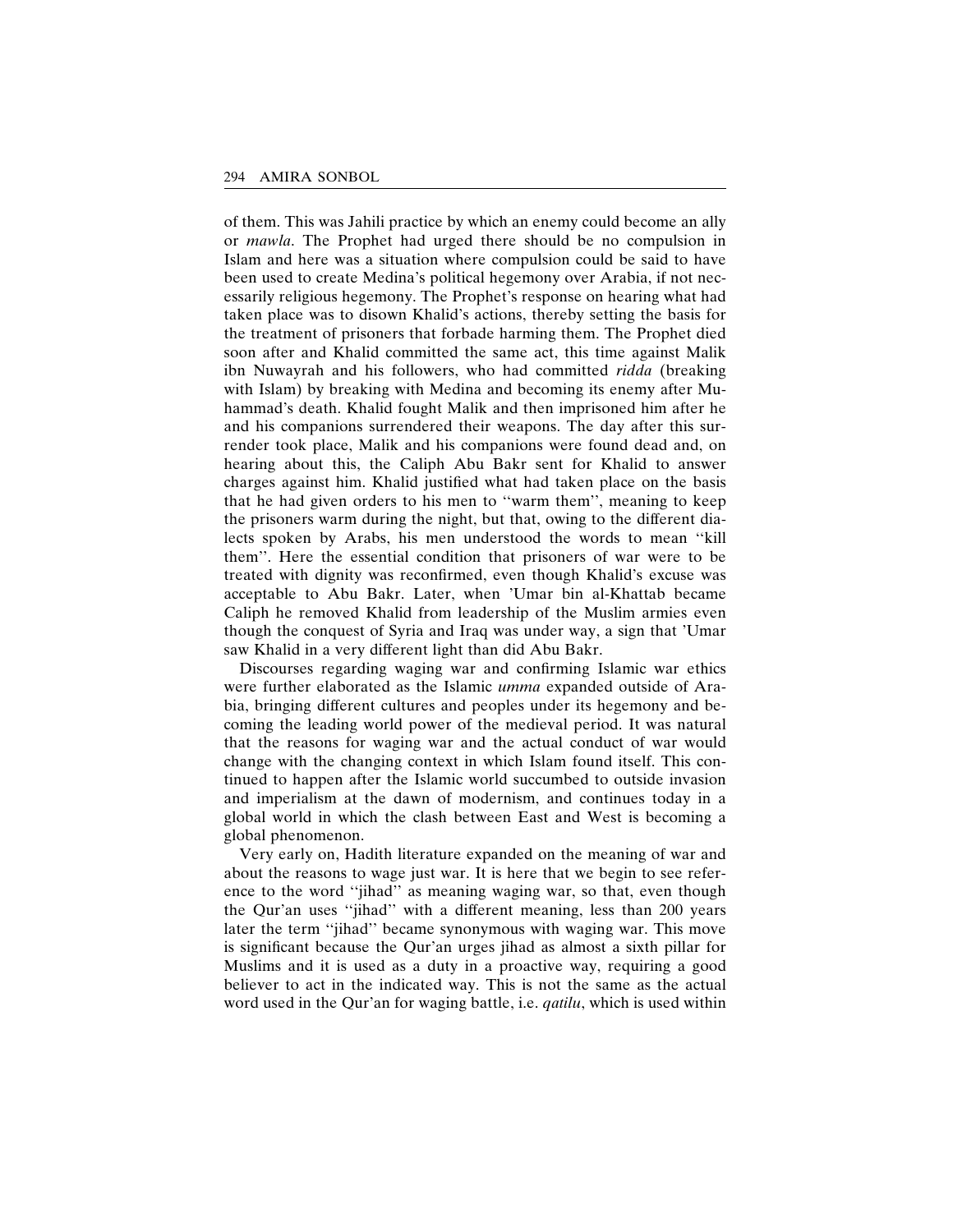a reactive context, requiring Muslims to undertake self-defence once attacked. that is, it is conditional on previous aggression against the Muslim community and its allies, and to protect and fight for those who have been driven out of their homes. As mentioned above, the word ''jihad'' is used in the Qur'an when it talks about a person ''striving'' in the way of God, as in spreading the message of Islam, trying to be a better Muslim, or working hard to protect the community against unbelievers, as the following quotes illustrate:

Those who believed and fled (their homes), and strove hard in Allah's way with their property and their souls, are much higher in rank with Allah; and those are they who are the achievers (of their objects). (Qur'an 9:20; Shakir translation)

And whoever strives hard [jahada], he strives only [fa inama yujahid] for his own soul; most surely Allah is Self-sufficient, above (needs of) the worlds. (Qur'an 29:6; Shakir translation)

O Prophet, strive hard [ jahid] against the unbelievers and the hypocrites, and be unyielding to them [aghluth 'alayhim]; and their abode is hell, and evil is the destination. (Qur'an 9:73; Shakir translation)

Therefore listen not to the Unbelievers, but strive [wajahidhum] against them with the utmost strenuousness, with the (Qur'an). (Qur'an 25:52, Yusuf Ali translation)

''Surely those who believed and those who fled (their home) and strove hard [*jahadu*] in the way of Allah these hope for the mercy of Allah and Allah is Forgiving, Merciful. (Qur'an 2:218; Shakir translation)

As explained earlier, in *ayas* that deal with the word "jihad" or its derivatives, the word means ''strive'' or ''try hard'' or ''try to the best of your abilities'', usually with the intention to work hard in the way of God, to become better Muslims, to serve the community, and so on. There is no mention of killing, ''smite the necks'' or doing ''battle'', as in the ayas that use the word qatilu. Rather, the meaning leads in another direction, such as "migration"<sup>6</sup> or "spending in God's way", i.e. spending your property and wealth to better the Muslim community. There are lines that are vague enough to open ''jihad'' up to mean the waging of war, for example: "They do not ask leave of you who believe in Allah and the latter day (to stay away) from striving hard with their property and their persons, and Allah knows those who guard (against evil)'' (Qur'an 9:44). These lines have been used popularly as calling for fighting or waging war as a jihad, yet nowhere is there any reference to waging war, as in the case when the word qatilu or its derivatives is used.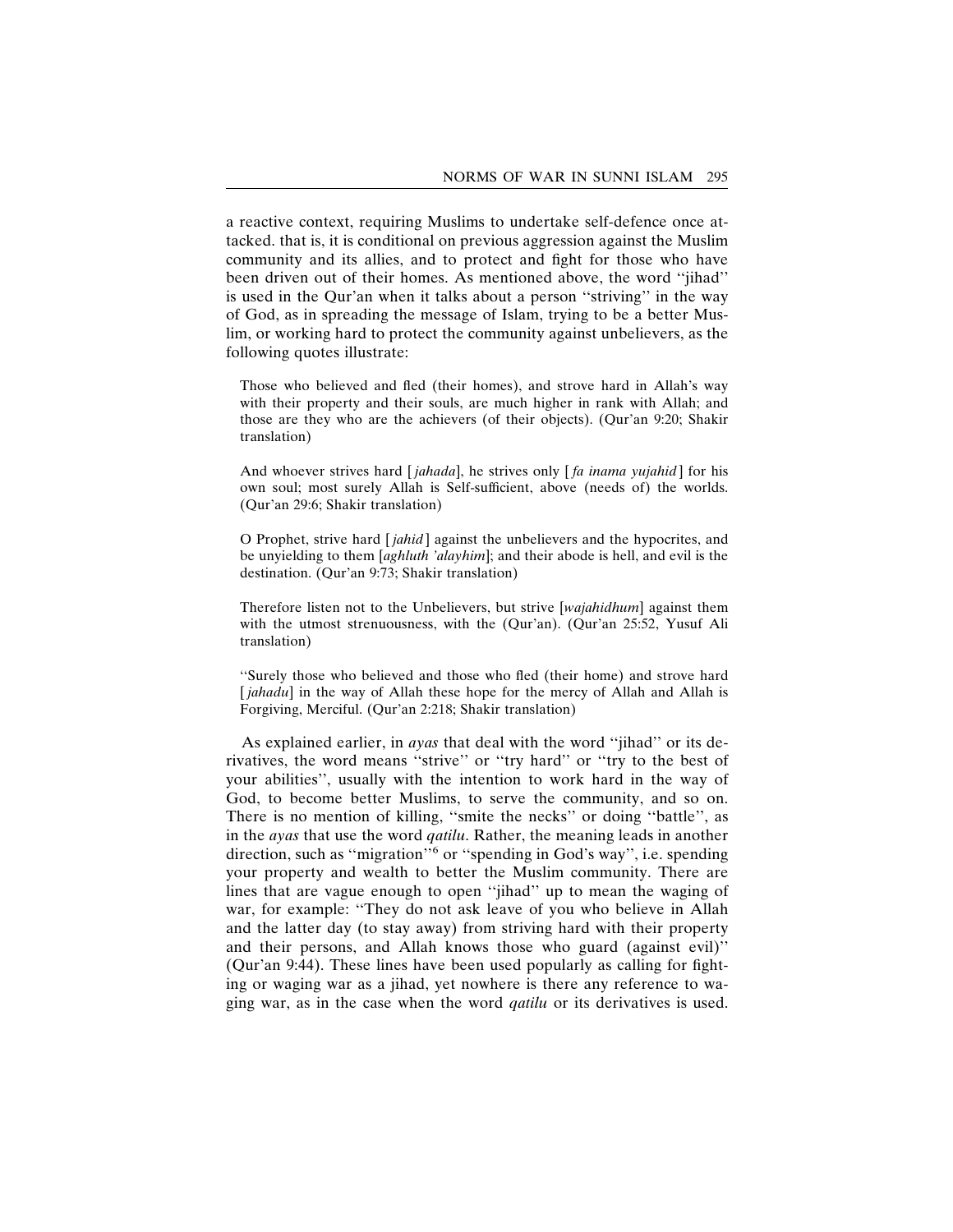This lack of differentiation can be traced back to Hadith literature, which uses the word ''jihad'' in many ways but usually in reference to war.

Narrated by Ibn 'Umar ... Allah's Apostle said: "I have been ordered (by Allah) to fight against the people until they testify that none has the right to be worshipped but Allah and that Muhammad is Allah's Apostle, and offer the prayers perfectly and give the obligatory charity, so if they perform that, then they save their lives and property from me except for Islamic laws and then their reckoning (accounts) will be done by Allah.''7

This Hadith conveys the message that jihad is to be waged against the unbelievers until they accept Islam. The Hadith is based on Prophetic Sunna as related through a Hadith that is clearly in contradiction to the ayas quoted above (which permit war only for the purpose of selfdefence or to keep the houses of religious groups open), to Qur'anic demands for respect for people of the Book and forbidding the spread of evil in the world (''If anyone slew a person – unless it be for murder or for spreading mischief in the land – it would be as if he slew the whole people''; Qur'an 5:32, Yusuf Ali translation), and to Prophetic Hadiths that there is no compulsion in religion.

Narrated Abdullah ibn Abbas:

When the children of a woman (in pre-Islamic days) did not survive, she took a vow on herself that if her child survives, she would convert it a Jew. When Banu an-Nadir were expelled (from Arabia), there were some children of the Ansar (Helpers) among them. They said: We shall not leave our children. So Allah the Exalted revealed; ''Let there be no compulsion in religion. Truth stands out clear from error."<sup>8</sup>

Even though Hadith literature is often contradictory, it seems to be the reference of choice among political and theological thinkers, particularly during periods of crisis in Islamic history when there was a greater need to develop a theology fitting the needs of the Muslim community. A good example here is the development of ideas regarding jihad into discussions by medieval Muslim thinkers differentiating between the abode of Islam (dar al-Islam) and the abode of war (dar al-harb) during the eighth to the tenth centuries. This occurred at a time when Islam was on the offensive and expanding into other territories. Medieval theologians saw Islam as God's way of establishing Muslim hegemony over the world, as a way of spreading Islam. Dar al-Islam (house/abode/land of Islam) was differentiated from dar al-harb (house/land of war or where war can be waged) in these medieval discourses by the establishment of Islamic law in one and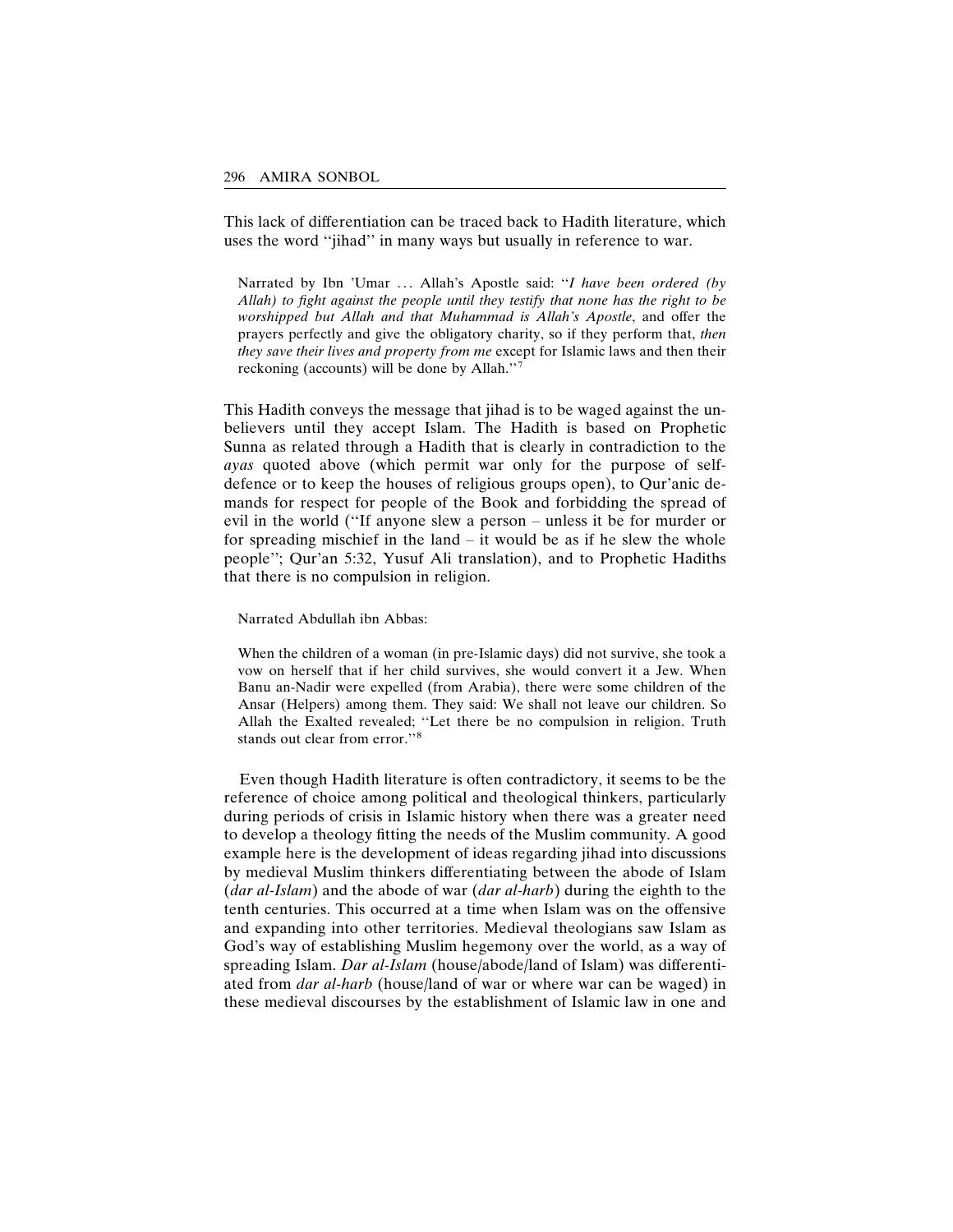its lack in the other. Considering their belief in the superiority of Islamic law, they saw it as striving in the way of God to spread Islamic law to those who lack it, through peaceful means if possible but with the use of force if necessary. Without Islamic law there could not be an equitable and just community, and chaos and immorality would reign. Therefore it became the duty of dar al-Islam to spread its word.

By the thirteenth century the discourse had changed, and discussions differentiated between two types, the ''greater'' jihad and the ''lesser'' jihad, in a discourse that is talked about by Muslim theologians today as the way jihad was always supposed to be. This discourse became particularly popular with the beginning of weakness experienced by the Abbasid empire (749–1250) and particularly after the mid-thirteenth-century Mongol invasion. This discourse was popularized into theory by Ahmad ibn Taymiyya (1263–1328), whose writings have had a deep influence on key thinkers in Islamic history such as Ibn Kathir and Muhammad ibn Abdal-Wahhab, the founder of Wahhabism. Ibn Taymiyya's ideas are central to Salafi movements (movements calling for a return to the practices of the early Muslim community during the lifetime of the Prophet Muhammad and his companions) and constitute an important source for radical movements today.

Before Ibn Taymiyya, Muslims, particularly Sufis, divided jihad into "greater jihad" – seen as a spiritual form of jihad of the self (*jihad-al*nafs) in which the Muslim tried to cleanse his soul, find his way to God and follow the rightful path – and a "lesser jihad" – seen as a violent form of jihad in which holy war is waged on Islam's enemies. Ibn Taymiyya attacked this interpretation, declaring that the greater jihad was to carry arms in the cause of God by fighting the enemies of Islam. He saw that fighting against the unbelievers was the most honoured of deeds, and jihad was essential for Islam and a command for all Muslims. That does not mean that Ibn Taymiyya did not consider jihad of the self as a greater jihad; it is the weight that he gave to the two forms that is important and has had a deep and long-lasting influence. Both types were seen to be striving in the way of God, which is a reading that takes the Qur'anic meaning of jihad into the category of waging war which, as explained earlier, the Qur'an had been explicit about only as qatilu. The proactive or dynamic call for action that is presented by the wa jahidu and the later interpretation, according to which jahidu essentially means war against unbelievers, as presented by the Hadiths, have given the word ''jihad'' a radical meaning that is open to further interpretation in various directions contradictory to its original connotations. This was to be expected since, as this chapter emphasizes, historical context has been the moulder of these ideas. The case of Ibn Taymiyya is a clear example given the political situation of the Islamic world at the time in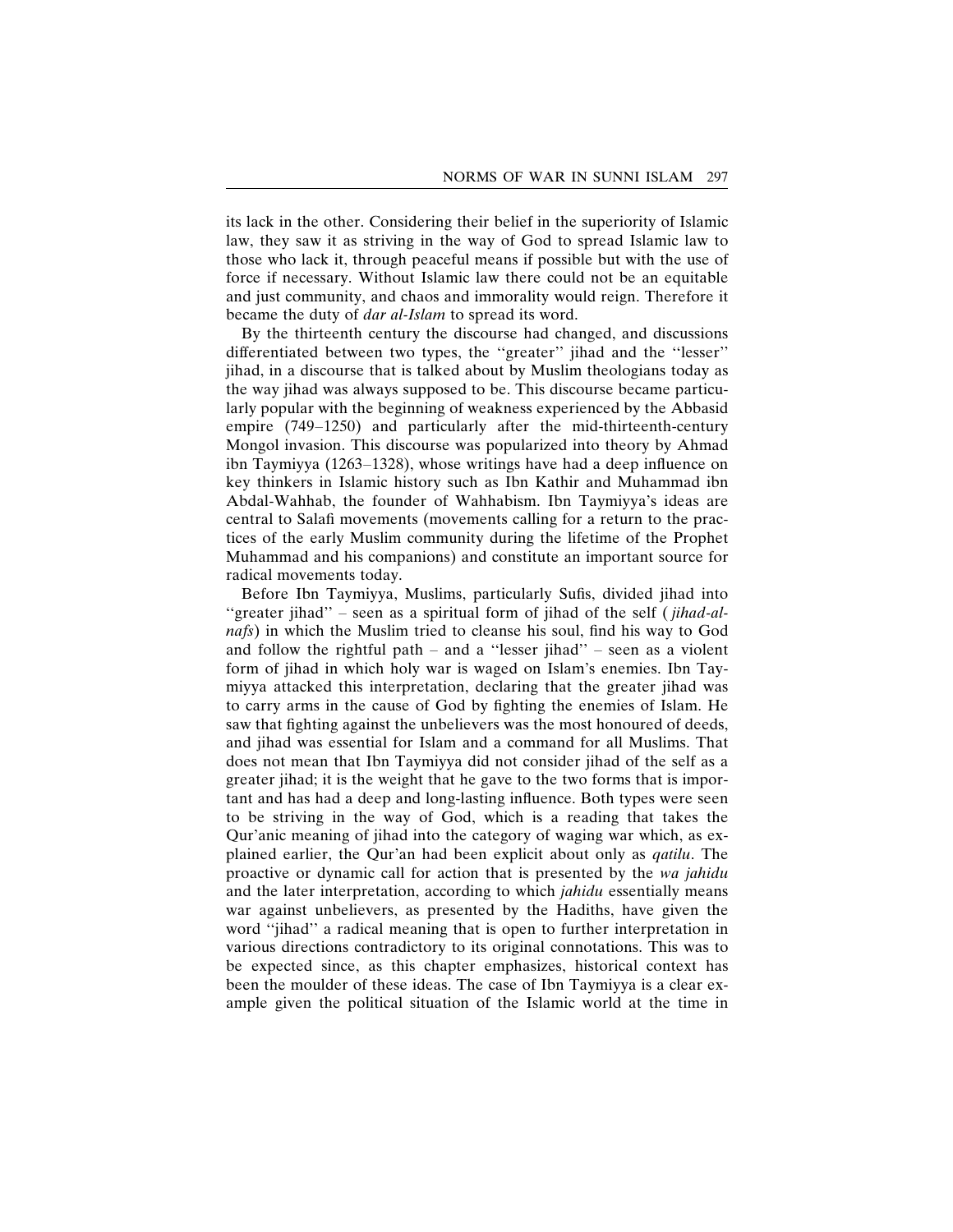which he lived: the Mongols had invaded, destroyed and ruled over the world he knew. Ibn Taymiyya himself had participated in the battles waged against the Mongol invaders, and he saw at first hand how these non-Muslims showed no respect for Islam or its houses of worship.

The Mongol invasion and the establishment of the Ilkanid dynasty (1265–1335) as an Islamic dynasty were not the only problem facing the Islamic world during the lifetime of Ibn Taymiyya. Crusaders were another problem, and the connection with an aggressive West as dar alharb remains important to those who follow his doctrines. But it is the internal threat to what Ibn Taymiyya saw as pure Islam that continues to have the greatest impact on concepts of jihad today. With external pressures from Crusaders and Mongols, and particularly with the settlement of Mongols within Islamic communities, conversion to Islam accelerated significantly throughout the thirteenth century in various parts of the Islamic world of that age. Conversion meant the entry of new peoples into Islam, peoples who brought with them new cultural baggage, including traditions, religious concepts, philosophical outlooks on life and creation, and laws. It was in these new cultures and traditions that Ibn Taymiyya found the greatest threat – what he calls  $bid'a/bida'$  (pl.) or innovations alien to Islam – to his ideas regarding the purity of Islam. In his hands, the concept of *dar al-harb* is extended to *dar al-Islam*, a concept that became critical to contemporary radical Muslim groups and was significantly expounded upon by Osama bin Laden.

The similarities between the age of Ibn Taymiyya and the age of bin Laden can be easily exaggerated. Nevertheless, during both periods the Islamic world was occupied by foreign troops and cultural diffusion from non-Islamic sources threatened the stability of Islamic states and societies' adherence to what was seen as a threat to Islam itself. This internal threat arose not only from alien rulers who did not follow the precepts of Islamic Sharia, but also from dangerous cultural mores (worship of "idols" – shirk), ideologies such as nationalism or capitalism, or the application of non-Islamic laws. As in the case of Ibn Taymiyya, modern fundamentalist Hanbali thinkers demand a return to pure Islam, which they interpret as a return to the practices of the umma of the Prophet during his lifetime and the umma that immediately followed him under the Sublime Caliphates (632–662) of Abu Bakr al-Siddiq, 'Umar ibn al-Khattab, 'Uthman ibn 'Affan and 'Ali ibn abi-Talib. This has been extended to include worthy Caliphs such as 'Umar ibn 'Abdal-'Aziz, who tried to stem changes in the Umayyad state by returning to a purer form of Islam using various methods, including separating Muslims from non-Muslim communities of the Umayyad empire.

A number of key words familiar to Islamic fundamentalists today are traceable back to Ibn Taymiyya. Words such as Tawhid (God's unity),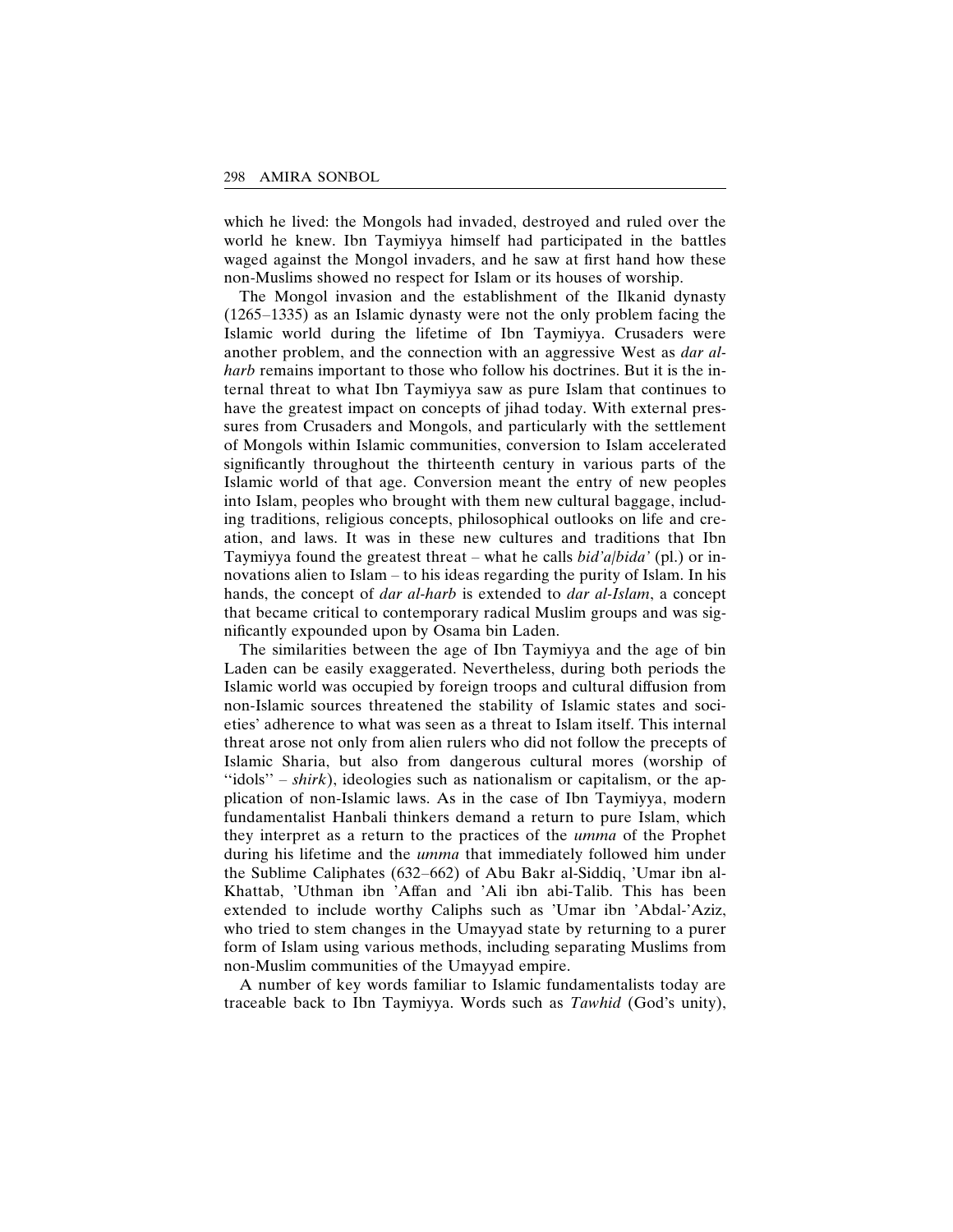shirk (idolatry) and bid'a (innovations) have become central to fundamentalist discourses since that time. For Ibn Taymiyya, the state's primary purpose is to ensure that Muslims can practise their faith so as to ensure salvation. To achieve this, the mosques have to be maintained, Islamic law applied and morals upheld. Since absolute authority belongs to God, with whom no other can compete nor any ideology be confused, state and religion become inseparable in their purpose to institute God's law, that being the only way to ensure human salvation. Under such conditions, the state's coercive power becomes essential for the establishment and maintenance of discipline and order, without which mosques could not be opened and the practice of Islam carried out. The leader in such a context becomes the shadow of God on earth, forbidding evil and instituting good in the way God would have wanted him to. But a leader cannot succeed on his own; he can do that only with the help of the learned, who interpret the law. Here is born the symbiotic relationship between the ulama class to which Ibn Taymiyya and later Muhammad ibn 'Abdal-Wahhab belonged, and the political class, which had no legitimacy to rule except through the support of the ulama, who legitimated this rulership if it fitted with the precepts of the Sharia, or at least what they considered to be the demands of the Sharia. As protectors of God's divine law, the ulama were made central to politics.

## Conclusions

In a 1998 interview, Osama bin Laden was asked about his call to Muslims ''to take up arms against America in particular''. His answer went as follows:

The call to wage war against America was made because America has spearheaded the crusade against the Islamic nation, sending tens of thousands of its troops to the land of the two Holy Mosques [meaning the Hijaz in Saudi Arabia] over and above its meddling in its affairs and its politics, and its support of the oppressive, corrupt and tyrannical regime that is in control. These are the reasons behind the singling out of America as a target. And not exempt of responsibility are those Western regimes whose presence in the region offers support to the US troops there. We know at least one reason behind the symbolic participation of the Western forces and that is to support the Jewish and Zionist plans for expansion of what is called the Great Israel. Surely, their presence is not out of concern over their interests in the region.... Their presence has no meaning save one and that is to offer support to the Jews in Palestine who are in need of their Christian brothers to achieve full control over the Arab Peninsula which they intend to make an important part of the so called Greater Israel.<sup>9</sup>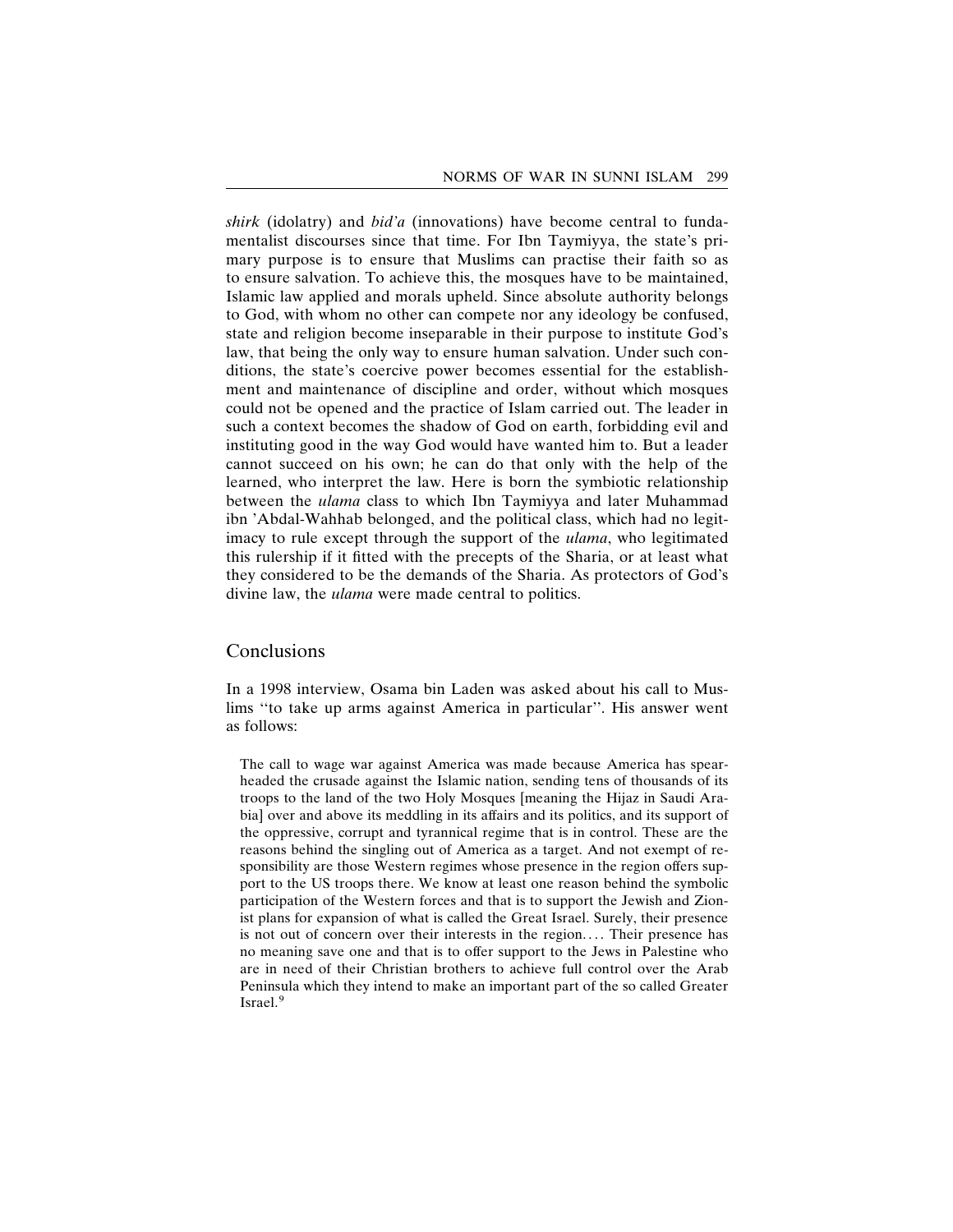In other words, even before the invasion of Afghanistan or Iraq, bin Laden was making his call for jihad in terms of self-defence, taking US influence in Islamic lands as a basis for going to war against the United States. Here was a new interpretation for waging war using Islamic principles, an interpretation clearly guided by a new global situation. The presence of US troops in Saudi Arabia at the invitation of its government exposed these troops to attack because they supported a regime considered by bin Laden to be an enemy of the Muslim community. The alliance with Israel added to the animosity towards the United States, given his conspiratorial belief in the intent of the United States and Israel to bring the Arabian Peninsula under their full control. Equally important was bin Laden's discussion of Israel's role vis-a`-vis Lebanon and the Palestinian people, which he used directly in explaining the attacks of 11 September 2001.

I say to you, Allah knows that it had never occurred to us to strike the towers. But after it became unbearable and we witnessed the oppression and tyranny of the American/Israeli coalition against our people in Palestine and Lebanon, it came to my mind.

The events that affected my soul in a direct way started in 1982 when America permitted the Israelis to invade Lebanon and the American Sixth Fleet helped them in that. This bombardment began and many were killed and injured and others were terrorised and displaced.10

Bin-Laden, like other self-proclaimed Islamic jihadists today, claims to be speaking in the name of Islam, representing all Muslims and walking in the steps of the Prophet Muhammad: ''As we have already said, our call is the call of Islam that was revealed to Mohammed. It is a call to all mankind. We have been entrusted with good cause to follow in the footsteps of the Messenger and to communicate his message to all nations.''11 This claim to speak for the Muslim masses is repeated in a message to George Bush from al-Qaeda's deputy leader Ayman al-Zawahiri: ''Bush, do you know where I am? I am among the Muslim masses."<sup>12</sup> Similarly, Ahmed Ali Nejat, an Iranian Shia leader, speaks in almost the same terms as the Wahhabi bin Laden and the Sunni Ayman al-Zawahiri, calling the United States ''the great Satan'', the enemy of Islam waging a Crusader's war against the Islamic religion and the Muslim people, with the aim of destroying Islam and acquiring the oil wealth of its people. Nejat also points to the plight of the Palestinian people as central to Iran's stand vis-a`-vis Israel and the United States. His call for the destruction of Israel is interlaced with Islamic references, although, like bin Laden and al-Zawahiri, he makes no claim to special theological competence.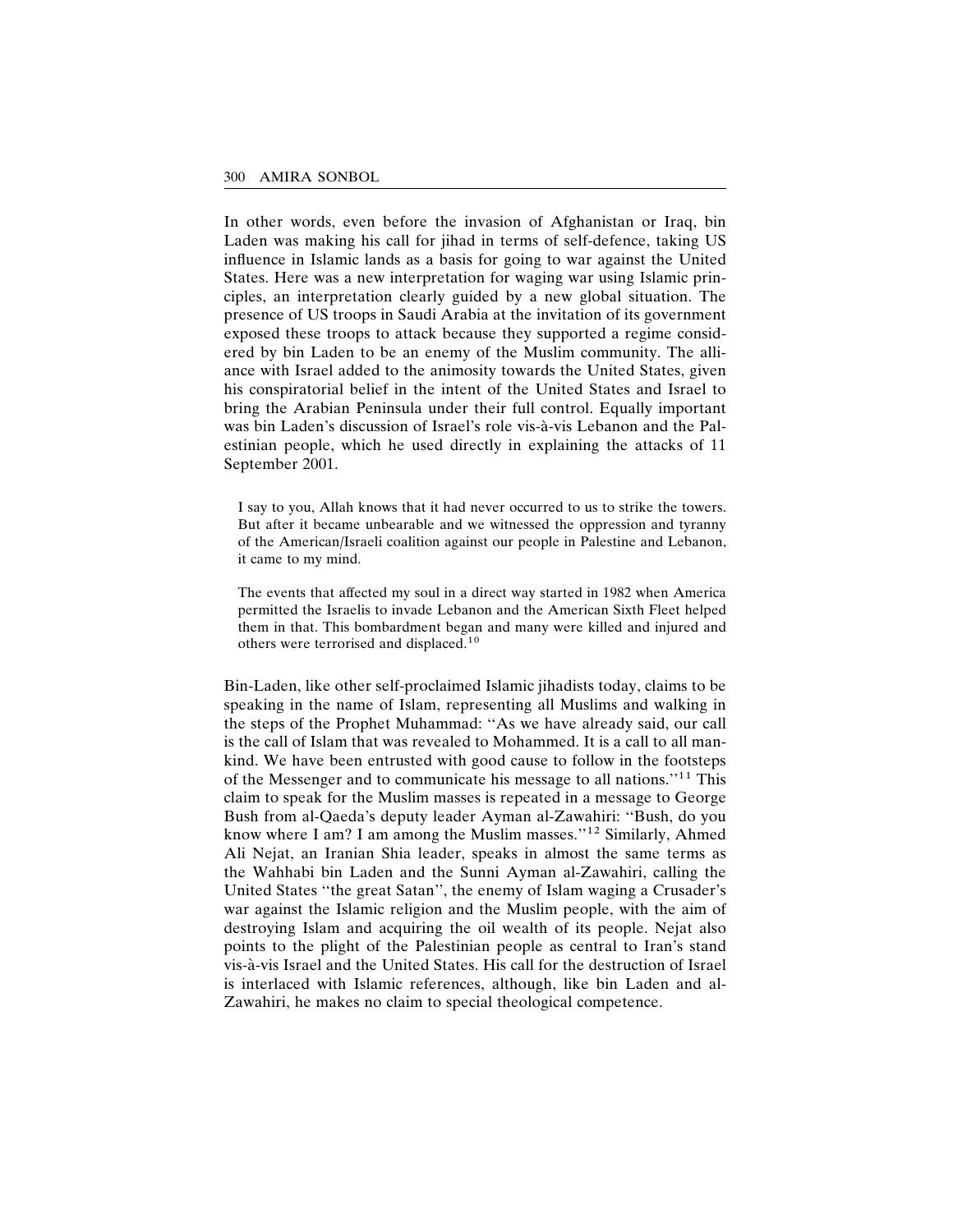The interpretation of Islam by al-Qaeda and other extremist groups has garnered support among young Muslims, many of whom face a bleak future. They see the war against a rich West and its Muslim ruling-class allies as a form of jihad that would correct wrongs perpetrated against Palestinians and Iraqis. Such a jihad would also be a way of reclaiming their heritage, in their belief that the oil wealth gifted by God to Muslim countries has been monopolized by a few supported by their US partners. Acceptance of this viewpoint by a broader spectrum of Muslims has not materialized if for no other reason than that their rhetoric does not fit with what Muslims know about Islamic war ethics – that there is an acceptable way to wage war, which does not include the killing of the innocent, decapitating prisoners, suicide bombing or the destruction of buildings and homes.

By contrast, the wide support received by Hezbollah and its leader Sheikh Hassan Nasrallah in the 2006 Lebanese war tells the story of how Muslims look on the question of jihad. Lebanon was once again invaded by Israel, many Lebanese citizens had wilfully and randomly been imprisoned, Lebanese territories continued to be held by Israel, and Lebanon's children were hurt daily by mines that Israel placed in Lebanon (refusing to indicate where they had been placed). Notwithstanding the provocation by Hezbollah in kidnapping two Israeli soldiers, the Muslim masses saw the latest Israeli invasion as yet another effort to occupy southern Lebanon. They saw Hezbollah waging a jihad in protection of Lebanese territories and in self-defence against the systematic destruction of village after village accompanied by a siege designed to stop food and medical supplies while Israeli planes pounded people into leaving their homes, fleeing to the north in repetition of what happened to Palestinians in 1948.

The differences between bin Laden and Nasrallah are obvious to the Arab masses, as is the difference between al-Qaeda and Hezbollah. One group manipulates jihad while the other practises jihad. As this chapter has shown:

- 1. Although there is a basic formula that one can call a classic theory for waging war in Islam, the reasons and methods of war ethics are connected to time and place.
- 2. Basic to Islamic war ethics is a set of universal concepts that can be found in other religions as well. These include a teaching about justifiable rationales for waging war (e.g. self-defence against aggression, protection of the innocent), as well as stipulations regarding the importance of treating prisoners humanely, respecting the life, limb and homes of the innocent, etc.
- 3. By the same token, however, even these well-established practices can be called into question when they are seen to be egregiously violated